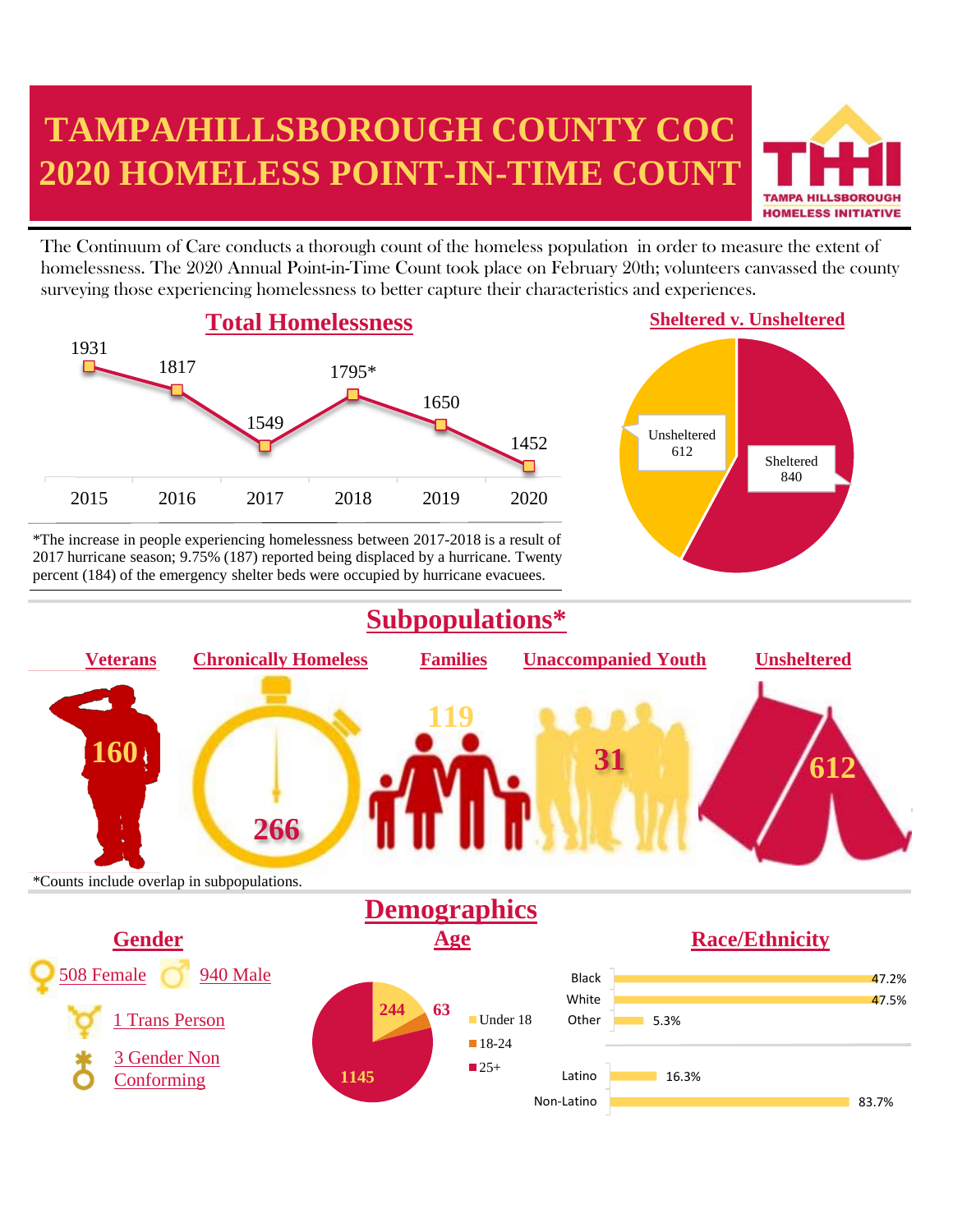

## **Unsheltered Count By Zip Code and Deployment Site\*:**

Tampa/Hillsborough County CoC 2020 Point-in-Time Count

2016 2017 2018 2019

2016 2017 2018 2019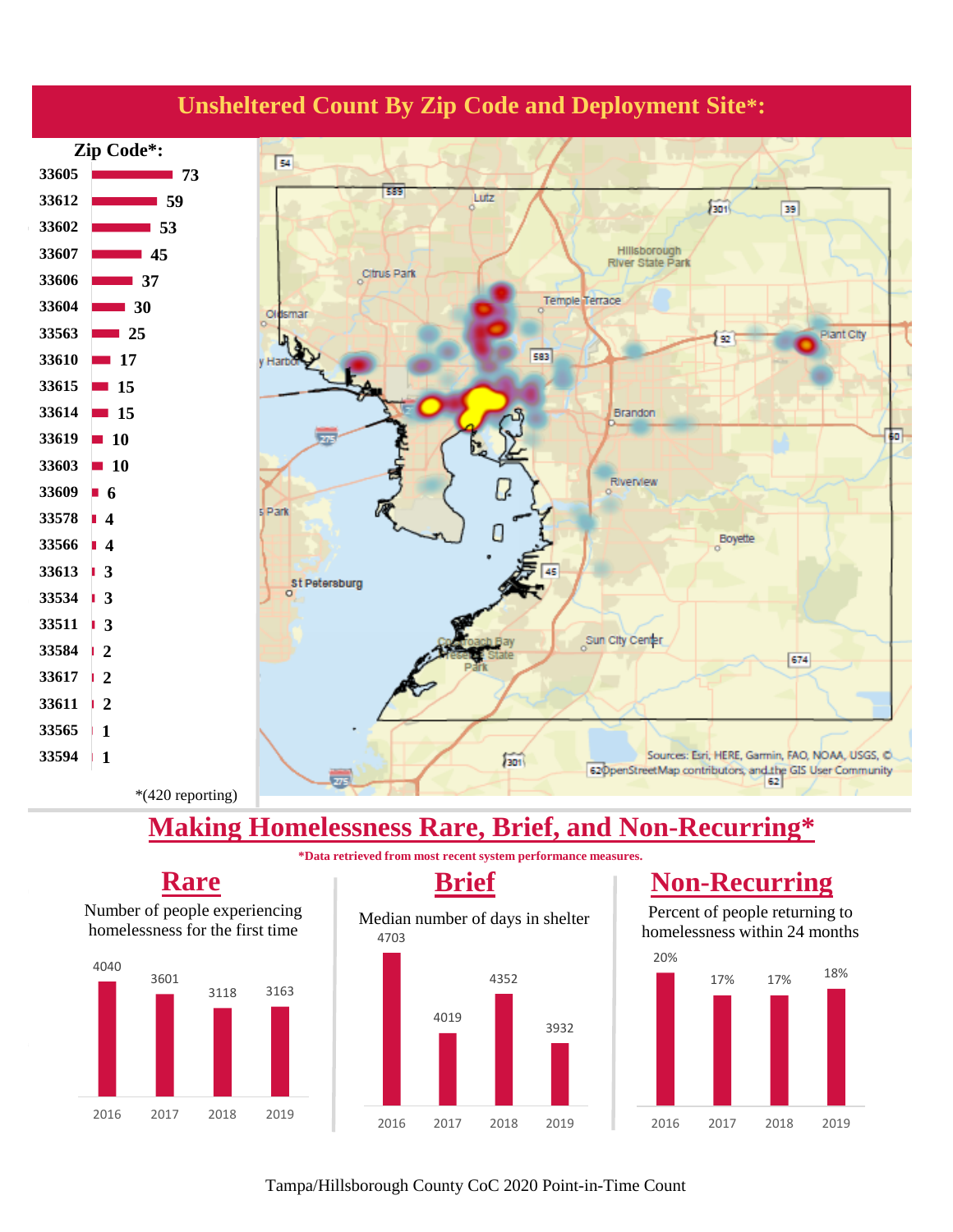# 2020 Point-in-Time Count FL-501 Tampa/Hillsborough County **CoC**

Population: Sheltered and Unsheltered Count

## **Persons in Households with at least one Adult and one Child**

|                                                          | <b>Sheltered</b> |              |
|----------------------------------------------------------|------------------|--------------|
|                                                          | Emergency        | Transitional |
| <b>Total Number of</b><br>Households                     | 90               | 28           |
| <b>Total Number of</b><br>persons<br>(Adults & Children) | 282              | 93           |
| Number of Persons<br>(under age 18)                      | 181              | 61           |
| Number of Persons<br>$(18 - 24)$                         | 16               |              |
| Number of Persons<br>(over age $24$ )                    | 85               | 28           |

|     | <b>Sheltered</b> |
|-----|------------------|
| ncy | Transitional     |
| 90  | 28               |
| 282 | 93               |
| 181 | 61               |
| 16  | 4                |
| 85  | 28               |

| Gender                                                                |             | <b>Sheltered</b> | <b>Unsheltered</b> |
|-----------------------------------------------------------------------|-------------|------------------|--------------------|
| (adults and children)                                                 | Emergency   | Transitional     |                    |
| Female                                                                | 170         | 58               | 2                  |
| Male                                                                  | 112         | 35               | 2                  |
| Transgender                                                           | $\mathbf 0$ | 0                | $\Omega$           |
| Gender Non-<br>Conforming (i.e. not<br>exclusively male or<br>female) | $\Omega$    | 0                | $\Omega$           |

| <b>Ethnicity</b>            |           | <b>Sheltered</b> | Unsheltered |
|-----------------------------|-----------|------------------|-------------|
| (adults and children)       | Emergency | Transitional     |             |
| Non-Hispanic/Non-<br>Latino | 228       | 61               | 3           |
| Hispanic/Latino             | 54        | 32               |             |

| <b>Sheltered</b> |    | <b>Unsheltered</b> | <b>Total</b> |
|------------------|----|--------------------|--------------|
| Transitional     |    |                    |              |
|                  | 58 | 2                  |              |
|                  | 35 | $\overline{2}$     |              |
|                  | 0  | $\mathbf 0$        |              |
|                  | 0  | $\mathbf 0$        |              |

| <b>Sheltered</b> | <b>Unsheltered</b> |
|------------------|--------------------|
| Transitional     |                    |
| 61               | 3                  |
| 32               |                    |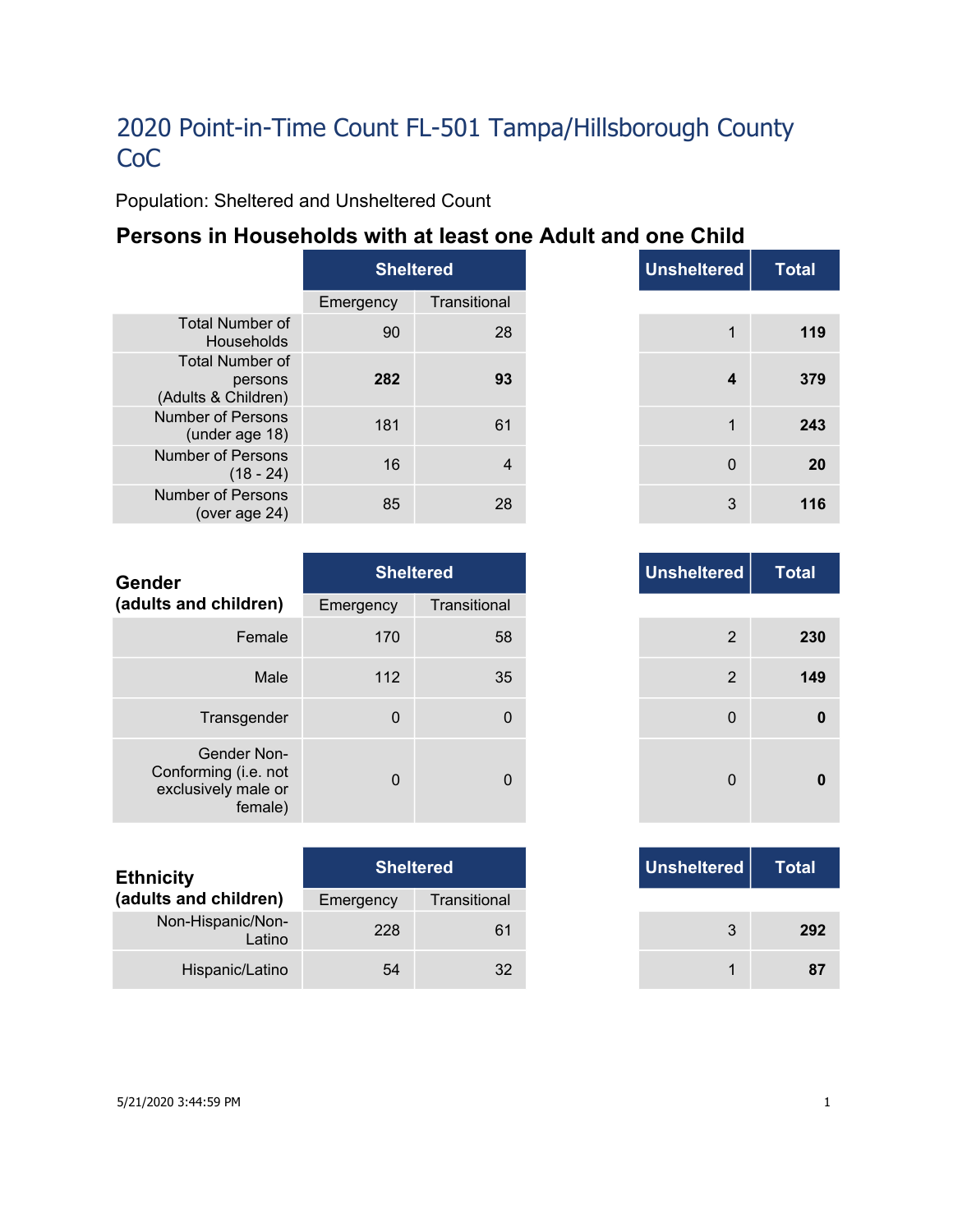# 2020 Point-in-Time Count FL-501 Tampa/Hillsborough County **CoC**

| Race                                                |              | <b>Sheltered</b> |
|-----------------------------------------------------|--------------|------------------|
| (adults and children)                               | Emergency    | Transitional     |
| White                                               | 79           | 42               |
| <b>Black or African-</b><br>American                | 198          | 51               |
| Asian                                               | 3            | $\mathbf{0}$     |
| American Indian or<br>Alaska Native                 | $\mathbf{0}$ | $\mathbf{0}$     |
| Native Hawaiian or<br><b>Other Pacific Islander</b> | $\mathbf{0}$ | $\mathbf{0}$     |
| <b>Multiple Races</b>                               | 2            | 0                |

|                | <b>Sheltered</b> |
|----------------|------------------|
| าcy            | Transitional     |
| 79             | 42               |
| 198            | 51               |
| $\mathfrak{B}$ | 0                |
| $\mathbf 0$    | 0                |
| $\mathbf 0$    | 0                |
| 2              | 0                |

|                | <b>Sheltered</b> |
|----------------|------------------|
| าcy            | Transitional     |
| $\overline{2}$ |                  |
|                |                  |

| <b>Chronically</b><br><b>Homeless</b> | <b>Sheltered</b> |              |  |  |
|---------------------------------------|------------------|--------------|--|--|
| (adults and children)                 | Emergency        | Transitional |  |  |
| Total number of<br>households         | 2                |              |  |  |
| Total number of<br>persons            |                  |              |  |  |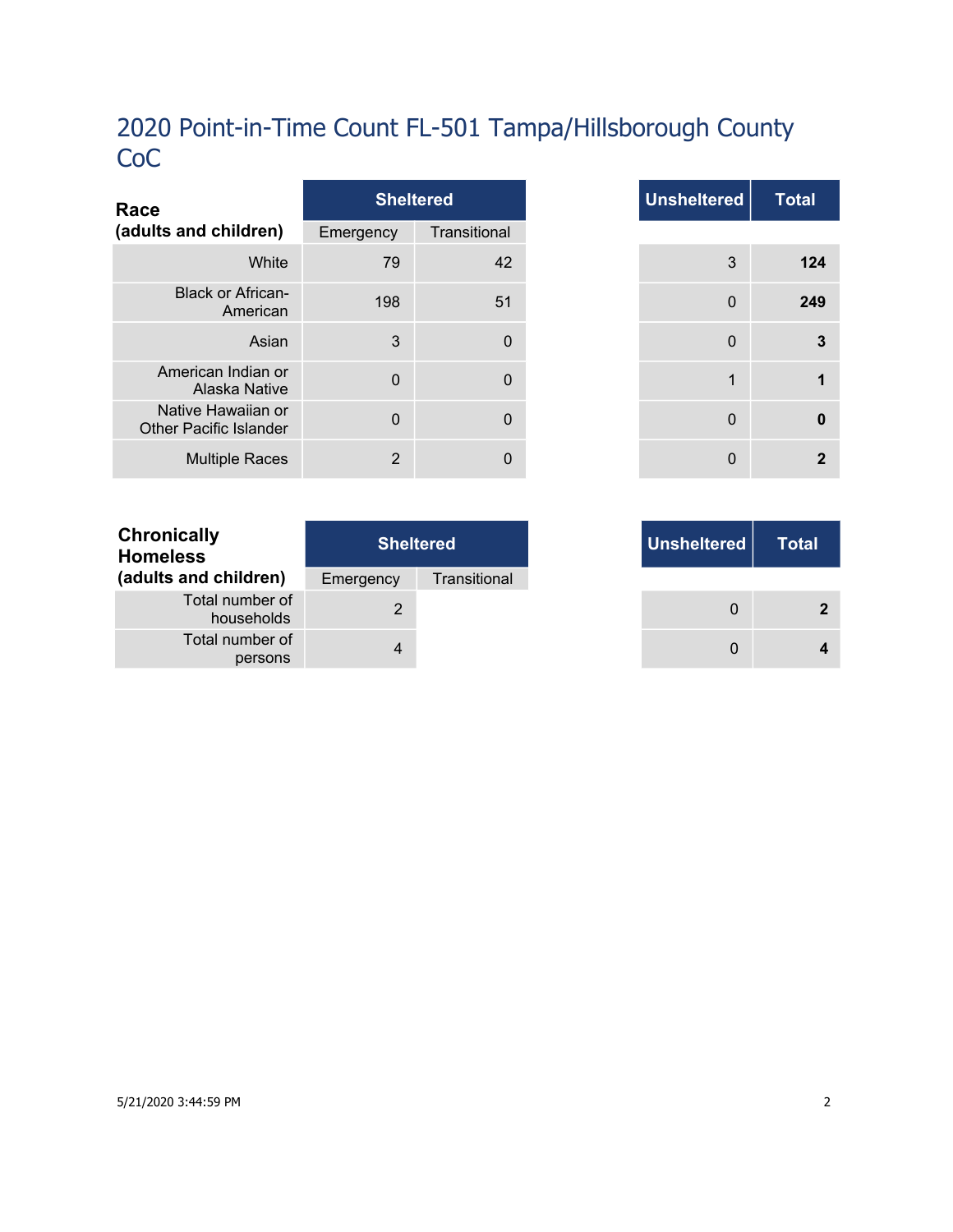Population: Sheltered and Unsheltered Count

# **Persons in Households with only Children**

|                                                   | <b>Sheltered</b> |              |            | Unsheltered | <b>Total</b> |
|---------------------------------------------------|------------------|--------------|------------|-------------|--------------|
|                                                   | Emergency        | Transitional | Safe Haven |             |              |
| Total Number of<br>Households                     |                  |              |            |             |              |
| <b>Total Number of</b><br>children (under age 18) |                  | 0            | 0          |             |              |

| Gender                                                                | <b>Sheltered</b> |                |             | <b>Unsheltered</b> | <b>Total</b> |
|-----------------------------------------------------------------------|------------------|----------------|-------------|--------------------|--------------|
| (adults and children)                                                 | Emergency        | Transitional   | Safe Haven  |                    |              |
| Female                                                                | $\overline{0}$   | $\overline{0}$ | 0           | 0                  | $\mathbf{0}$ |
| Male                                                                  | $\Omega$         | $\mathbf 0$    | $\mathbf 0$ | 1                  |              |
| Transgender                                                           | $\Omega$         | $\mathbf 0$    | 0           | $\overline{0}$     | $\mathbf{0}$ |
| Gender Non-<br>Conforming (i.e. not<br>exclusively male or<br>female) | $\Omega$         | $\Omega$       | 0           | 0                  | 0            |

| <b>Ethnicity</b>            | <b>Sheltered</b> |              |            | Unsheltered | Total |
|-----------------------------|------------------|--------------|------------|-------------|-------|
| (adults and children)       | Emergency        | Transitional | Safe Haven |             |       |
| Non-Hispanic/Non-<br>Latino |                  | 0            | 0          |             |       |
| Hispanic/Latino             |                  | 0            | 0          | 0           |       |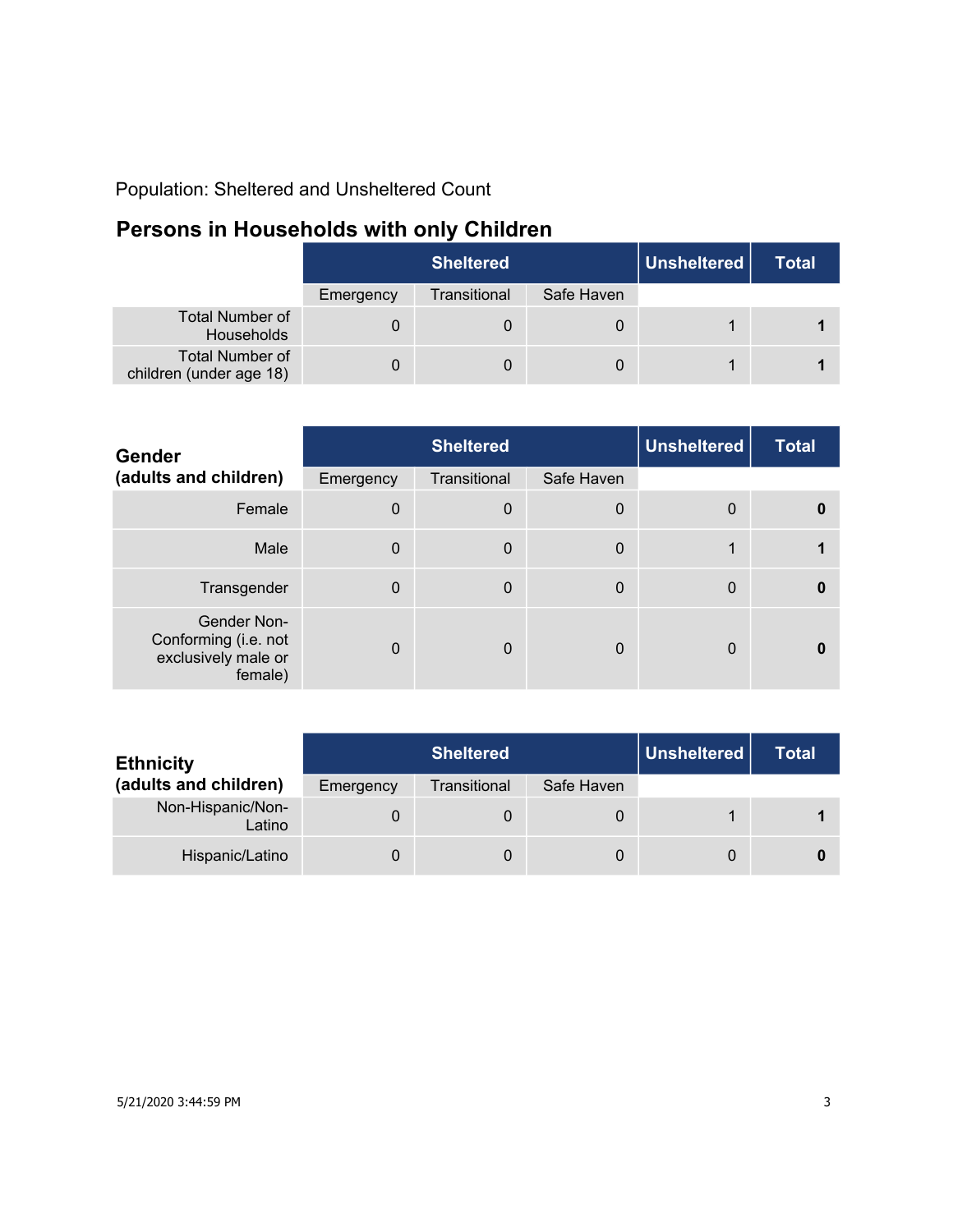| Race                                                | <b>Sheltered</b> |              |             | <b>Unsheltered</b> | <b>Total</b> |
|-----------------------------------------------------|------------------|--------------|-------------|--------------------|--------------|
| (adults and children)                               | Emergency        | Transitional |             |                    |              |
| White                                               | $\Omega$         | $\mathbf 0$  | 0           | $\Omega$           | 0            |
| <b>Black or African-</b><br>American                | $\Omega$         | $\mathbf 0$  | $\mathbf 0$ |                    |              |
| Asian                                               | $\Omega$         | $\mathbf 0$  | $\mathbf 0$ | $\Omega$           | $\Omega$     |
| American Indian or<br>Alaska Native                 | $\overline{0}$   | $\Omega$     | $\Omega$    | $\Omega$           | $\Omega$     |
| Native Hawaiian or<br><b>Other Pacific Islander</b> | $\Omega$         | $\Omega$     | $\Omega$    | $\Omega$           | $\Omega$     |
| <b>Multiple Races</b>                               | 0                | $\mathbf{0}$ | 0           | 0                  |              |

| <b>Chronically</b><br><b>Homeless</b> |           | <b>Sheltered</b> |            | Unsheltered | Total |
|---------------------------------------|-----------|------------------|------------|-------------|-------|
| (adults and children)                 | Emergency | Transitional     | Safe Haven |             |       |
| Total number of<br>persons            |           |                  | O          | 0           |       |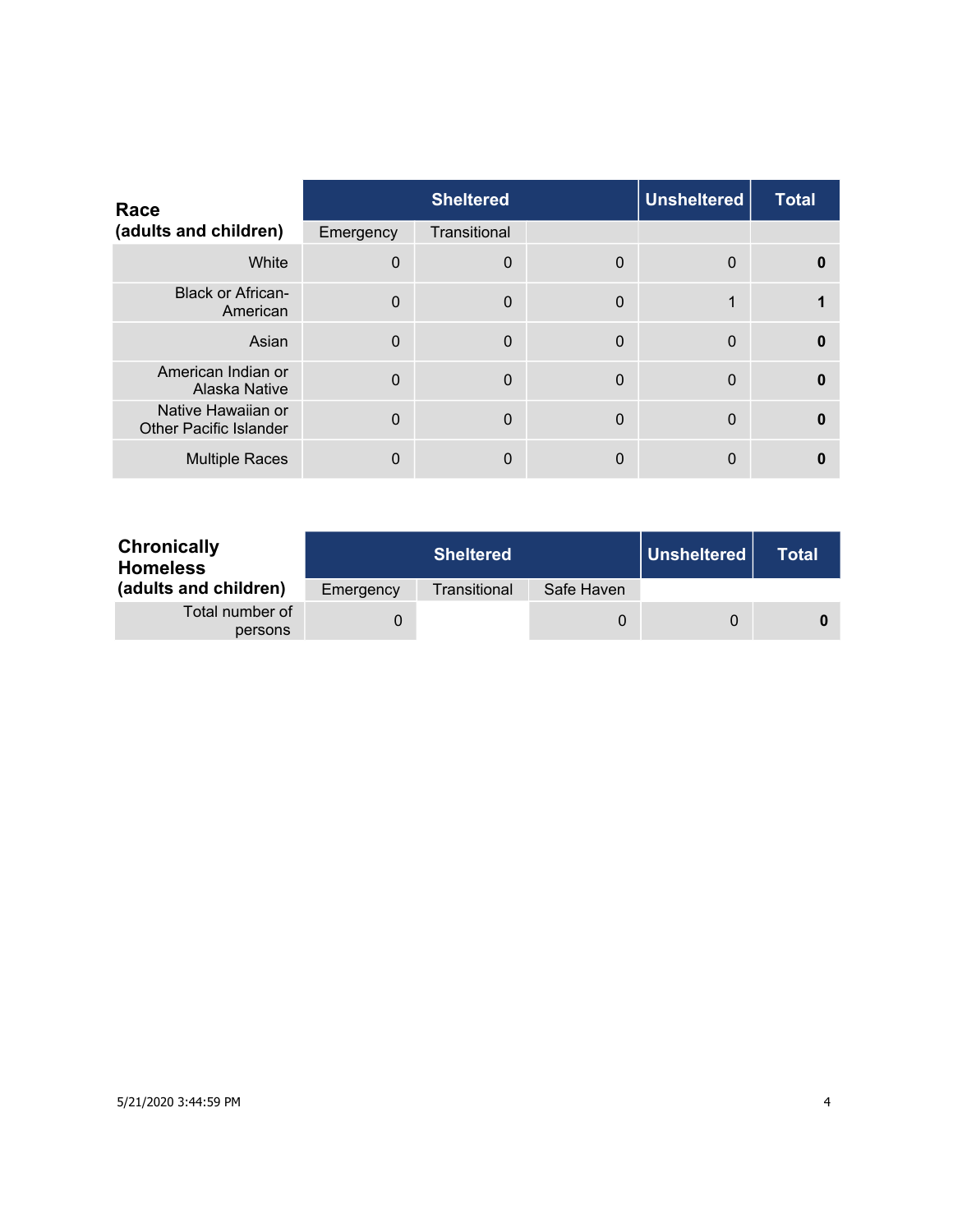# 2020 Point-in-Time Count FL-501 Tampa/Hillsborough County **CoC**

Population: Sheltered and Unsheltered Count

## **Persons in Households without Children**

|                                               |           | <b>Sheltered</b> | <b>Unsheltered</b> | <b>Total</b> |       |
|-----------------------------------------------|-----------|------------------|--------------------|--------------|-------|
|                                               | Emergency | Transitional     | Safe Haven         |              |       |
| <b>Total Number of</b><br><b>Households</b>   | 329       | 116              | 12                 | 589          | 1,046 |
| <b>Total Number of</b><br>persons<br>(Adults) | 337       | 116              | 12                 | 607          | 1,072 |
| Number of Persons<br>$(18 - 24)$              | <b>20</b> | 5                | $\mathbf 0$        | 18           | 43    |
| Number of Persons<br>(over age 24)            | 317       | 111              | 12                 | 589          | 1,029 |

| Gender                                                                | <b>Sheltered</b> |              |             | <b>Unsheltered</b> | <b>Total</b> |
|-----------------------------------------------------------------------|------------------|--------------|-------------|--------------------|--------------|
| (adults and children)                                                 | Emergency        | Transitional | Safe Haven  |                    |              |
| Female                                                                | 113              | 25           | $\mathbf 0$ | 140                | 278          |
| Male                                                                  | 224              | 91           | 12          | 463                | 790          |
| Transgender                                                           | $\overline{0}$   | $\mathbf 0$  | $\mathbf 0$ | 1                  |              |
| Gender Non-<br>Conforming (i.e. not<br>exclusively male or<br>female) | $\Omega$         | $\mathbf 0$  | $\Omega$    | 3                  | 3            |

| <b>Ethnicity</b>            |           | Unsheltered<br><b>Sheltered</b> |            |     | <b>Total</b> |
|-----------------------------|-----------|---------------------------------|------------|-----|--------------|
| (adults and children)       | Emergency | Transitional                    | Safe Haven |     |              |
| Non-Hispanic/Non-<br>Latino | 294       | 101                             | 10         | 517 | 922          |
| Hispanic/Latino             | 43        | 15                              | 2          | 90  | 150          |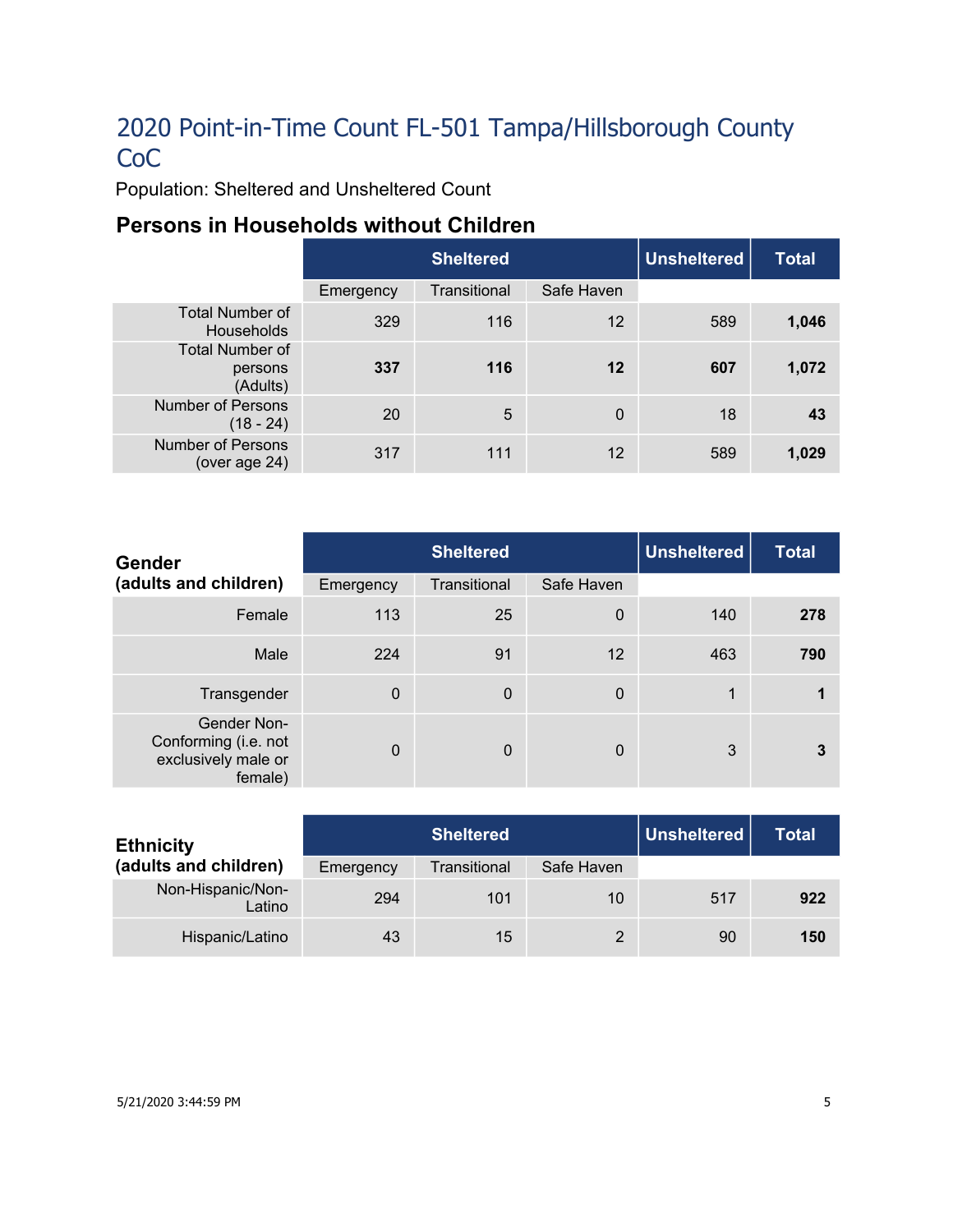# 2020 Point-in-Time Count FL-501 Tampa/Hillsborough County **CoC**

| Race                                                |                | <b>Sheltered</b> |             |                | <b>Total</b> |
|-----------------------------------------------------|----------------|------------------|-------------|----------------|--------------|
| (adults and children)                               | Emergency      | Transitional     | Safe Haven  |                |              |
| White                                               | 174            | 62               | 7           | 323            | 566          |
| <b>Black or African-</b><br>American                | 149            | 53               | 5           | 228            | 435          |
| Asian                                               | $\overline{4}$ | 1                | $\mathbf 0$ | $\overline{4}$ | 9            |
| American Indian or<br>Alaska Native                 | 8              | $\mathbf 0$      | $\mathbf 0$ | 29             | 37           |
| Native Hawaiian or<br><b>Other Pacific Islander</b> | 1              | $\Omega$         | $\Omega$    | 8              | 9            |
| <b>Multiple Races</b>                               | 1              | $\mathbf{0}$     | 0           | 15             | 16           |

| <b>Chronically</b><br><b>Homeless</b> |           | <b>Sheltered</b> |            | ∣ Unsheltered ∣ | Total |
|---------------------------------------|-----------|------------------|------------|-----------------|-------|
| (adults and children)                 | Emergency | Transitional     | Safe Haven |                 |       |
| Total number of<br>persons            | 53        |                  |            | 208             | 262   |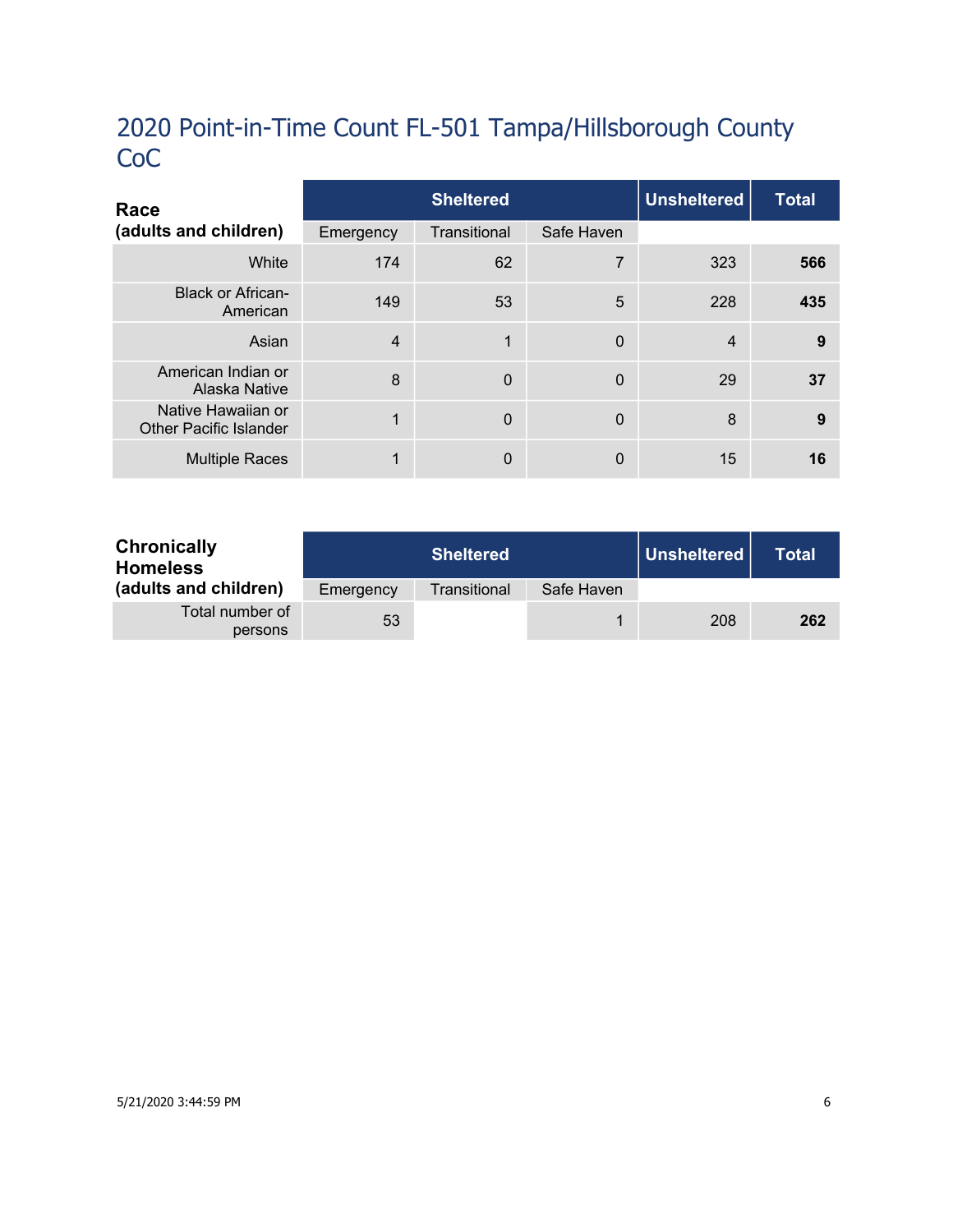#### Date of PIT Count: 2/20/2020 Population: Sheltered and Unsheltered Count

#### **Total Households and Persons**

|                                                   | <b>Sheltered</b> |              |            | <b>Unsheltered</b> | <b>Total</b> |
|---------------------------------------------------|------------------|--------------|------------|--------------------|--------------|
|                                                   | Emergency        | Transitional | Safe Haven |                    |              |
| <b>Total Number of</b><br><b>Households</b>       | 419              | 144          | 12         | 591                | 1,166        |
| <b>Total Number of</b><br>Persons                 | 619              | 209          | 12         | 612                | 1,452        |
| Number of Children<br>(under age 18)              | 181              | 61           | 0          | $\overline{2}$     | 244          |
| <b>Number of Persons</b><br>$(18 \text{ to } 24)$ | 36               | 9            | 0          | 18                 | 63           |
| <b>Number of Persons</b><br>(over age 24)         | 402              | 139          | 12         | 592                | 1,145        |

#### **Gender**

|                                                                       | <b>Sheltered</b> |              |                  | <b>Unsheltered</b> | <b>Total</b> |
|-----------------------------------------------------------------------|------------------|--------------|------------------|--------------------|--------------|
|                                                                       | Emergency        | Transitional | Safe Haven       |                    |              |
| Female                                                                | 283              | 83           | $\boldsymbol{0}$ | 142                | 508          |
| Male                                                                  | 336              | 126          | 12               | 466                | 940          |
| Transgender                                                           | 0                | $\Omega$     | 0                | 1                  |              |
| Gender Non-<br>Conforming (i.e. not<br>exclusively male or<br>female) | $\Omega$         | $\mathbf 0$  | 0                | 3                  | 3            |

## **Ethnicity**

|                             | <b>Sheltered</b> |              |            | Unsheltered | <b>Total</b> |
|-----------------------------|------------------|--------------|------------|-------------|--------------|
|                             | Emergency        | Transitional | Safe Haven |             |              |
| Non-Hispanic/Non-<br>Latino | 522              | 162          | 10         | 521         | 1,215        |
| Hispanic/Latino             | 97               | 47           | 2          | 91          | 237          |

#### **Race**

5/21/2020 3:44:59 PM 7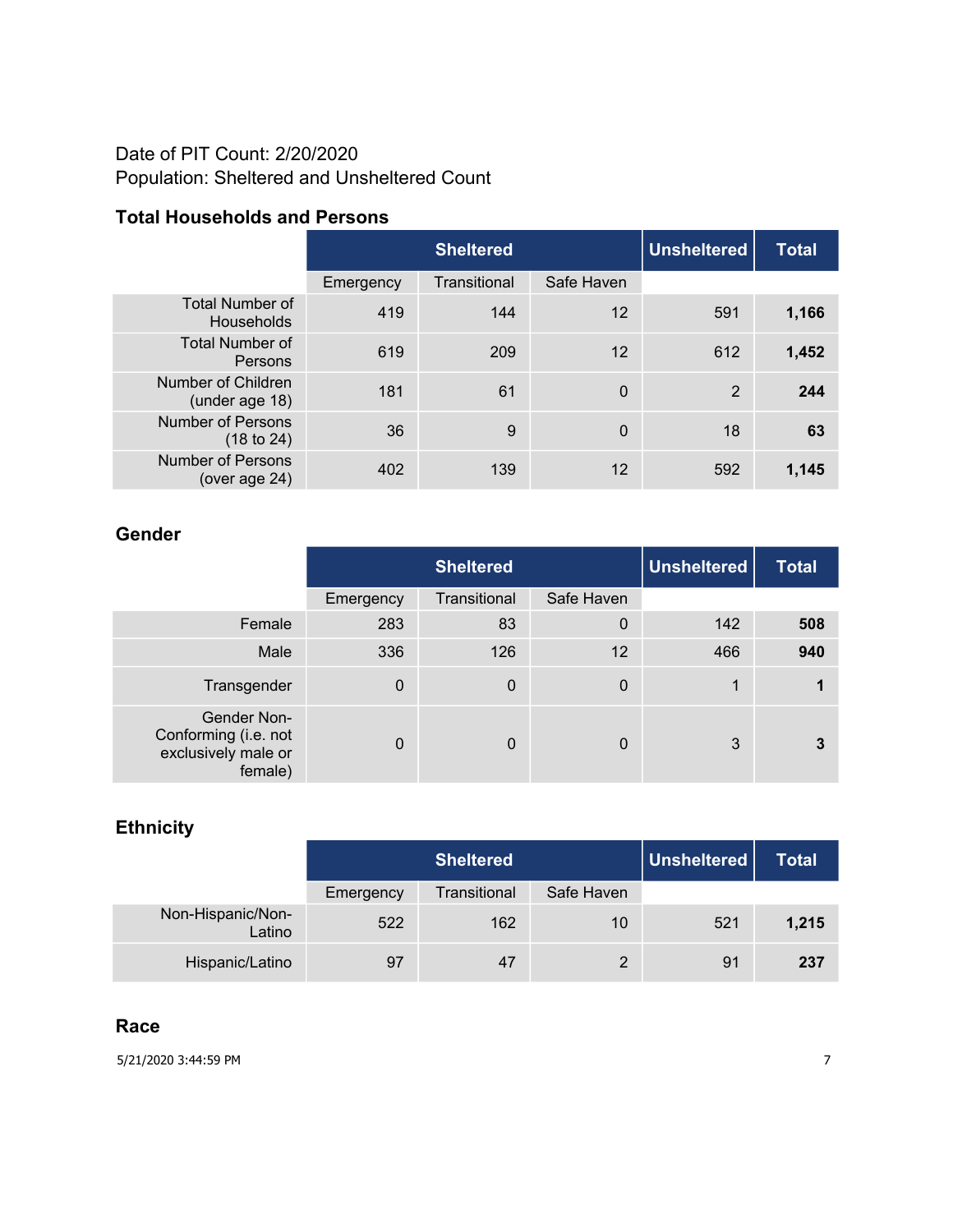Point In Time Summary for FL-501 - Tampa/Hillsborough County CoC

|                                                     |           | <b>Unsheltered</b><br><b>Sheltered</b> |                |     | <b>Total</b> |
|-----------------------------------------------------|-----------|----------------------------------------|----------------|-----|--------------|
|                                                     | Emergency | Transitional                           | Safe Haven     |     |              |
| White                                               | 253       | 104                                    | $\overline{7}$ | 326 | 690          |
| <b>Black or African-</b><br>American                | 347       | 104                                    | 5              | 229 | 685          |
| Asian                                               | 7         | $\mathbf{1}$                           | $\mathbf 0$    | 4   | 12           |
| American Indian or<br>Alaska Native                 | 8         | $\overline{0}$                         | $\mathbf 0$    | 30  | 38           |
| Native Hawaiian or<br><b>Other Pacific Islander</b> | 1         | $\Omega$                               | $\mathbf 0$    | 8   | 9            |
| <b>Multiple Races</b>                               | 3         | $\Omega$                               | $\Omega$       | 15  | 18           |

| <b>Chronically</b><br><b>Homeless</b> | <b>Sheltered</b> |              |            | Unsheltered | <b>Total</b> |
|---------------------------------------|------------------|--------------|------------|-------------|--------------|
|                                       | Emergency        | Transitional | Safe Haven |             |              |
| Total number of<br>persons            | 57               |              |            | 208         | 266          |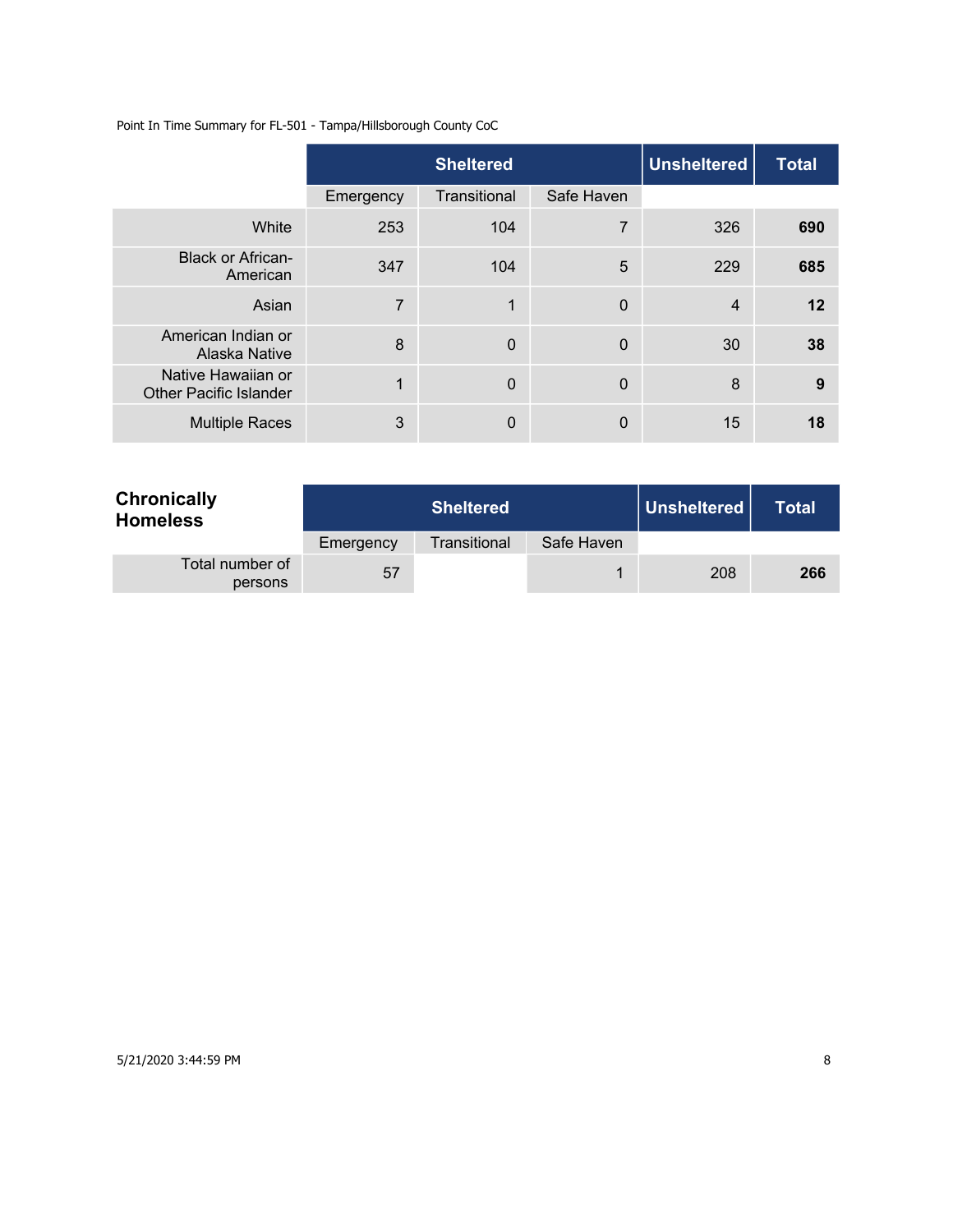# Point-in-Time Count Veterans FL-501 Tampa/Hillsborough County CoC (2020)

Inventory Count Date: 2/20/2020 Population: Sheltered and Unsheltered Count

#### **Persons in Households with at least one Adult and one Child**

|                                      | <b>Sheltered</b> |              |
|--------------------------------------|------------------|--------------|
|                                      | Emergency        | Transitional |
| <b>Total Number of</b><br>Households | 3                |              |
| Total Number of<br>Persons           | 11               |              |
| <b>Total Number of</b><br>Veterans   | 3                |              |

| <b>Total</b> | Unsheltered | <b>Sheltered</b> |     |
|--------------|-------------|------------------|-----|
|              |             | Transitional     | ٦cγ |
|              | 0           | 0                | 3   |
| 11           | 0           | 0                | 11  |
|              | $\Box$      | $\Omega$         | 3   |

| <b>Gender</b>                                                         | <b>Sheltered</b> |              | <b>Unsheltered</b> |
|-----------------------------------------------------------------------|------------------|--------------|--------------------|
| (veterans only)                                                       | Emergency        | Transitional |                    |
| Female                                                                | 2                | 0            | $\Omega$           |
| Male                                                                  | 1                | 0            | $\Omega$           |
| Transgender                                                           | $\mathbf{0}$     | 0            | $\Omega$           |
| Gender Non-<br>Conforming (i.e. not<br>exclusively male or<br>female) | $\mathbf{0}$     | 0            | $\Omega$           |

| <b>Ethnicity</b>            |                | <b>Sheltered</b> | Unsheltered |
|-----------------------------|----------------|------------------|-------------|
| (veterans only)             | Emergency      | Transitional     |             |
| Non-Hispanic/Non-<br>Latino |                |                  |             |
| Hispanic/Latino             | $\overline{2}$ |                  |             |

| <b>Sheltered</b>           | <b>Unsheltered</b> |
|----------------------------|--------------------|
| Transitional<br>าcy        |                    |
| $\overline{2}$<br>$\Omega$ | $\Omega$           |
| 1<br>0                     | 0                  |
| $\Omega$<br>$\Omega$       | $\Omega$           |
| O<br>$\Omega$              | $\Omega$           |

| <b>Sheltered</b> |              |
|------------------|--------------|
| าcy              | Transitional |
|                  |              |
| $\mathcal{D}$    |              |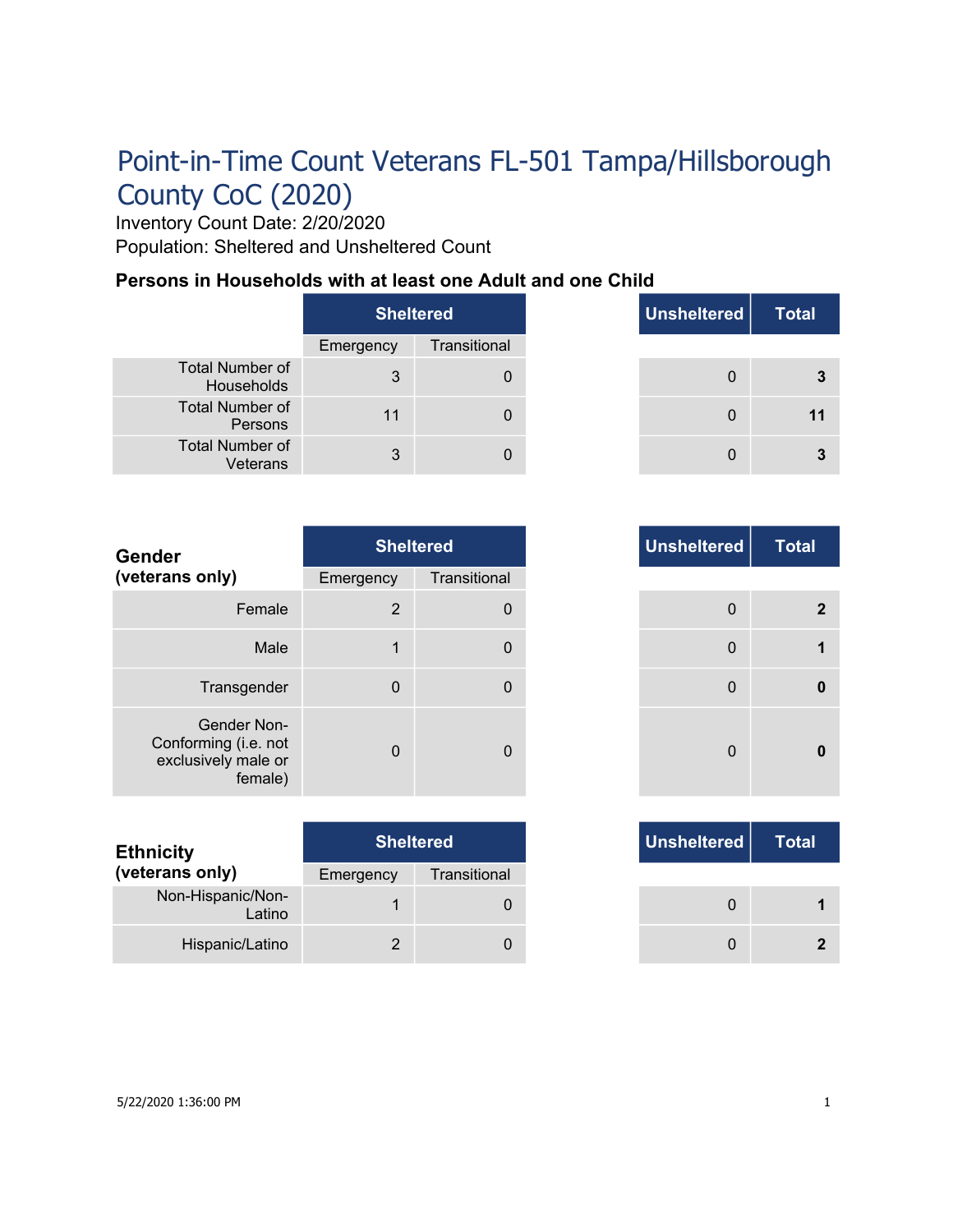Point-in-Time Count Veterans FL-501 Tampa/Hillsborough County CoC (2020)

| Race                                                |                | <b>Sheltered</b> |
|-----------------------------------------------------|----------------|------------------|
| (veterans only)                                     | Emergency      | Transitional     |
| White                                               | $\overline{2}$ | 0                |
| <b>Black or African-</b><br>American                | 1              | $\Omega$         |
| Asian                                               | $\mathbf{0}$   | $\Omega$         |
| American Indian or<br>Alaska Native                 | $\overline{0}$ | $\Omega$         |
| Native Hawaiian or<br><b>Other Pacific Islander</b> | $\overline{0}$ | $\Omega$         |
| <b>Multiple Races</b>                               | $\Omega$       | 0                |

| <b>Chronically</b><br><b>Homeless</b> | <b>Sheltered</b> |              |  |  |
|---------------------------------------|------------------|--------------|--|--|
| (veterans only)                       | Emergency        | Transitional |  |  |
| Total number of<br>households         |                  |              |  |  |
| Total number of<br>persons            |                  |              |  |  |

|                | <b>Sheltered</b> |
|----------------|------------------|
|                | Transitional     |
| $\overline{2}$ | $\mathbf 0$      |
| $\overline{1}$ | $\mathbf{0}$     |
| $\Omega$       | $\mathbf{0}$     |
| $\Omega$       | $\mathbf{0}$     |
| $\Omega$       | 0                |
| U              | $\Omega$         |

| <b>Sheltered</b> |              |
|------------------|--------------|
| ٦cγ              | Transitional |
| 0                |              |
| 0                |              |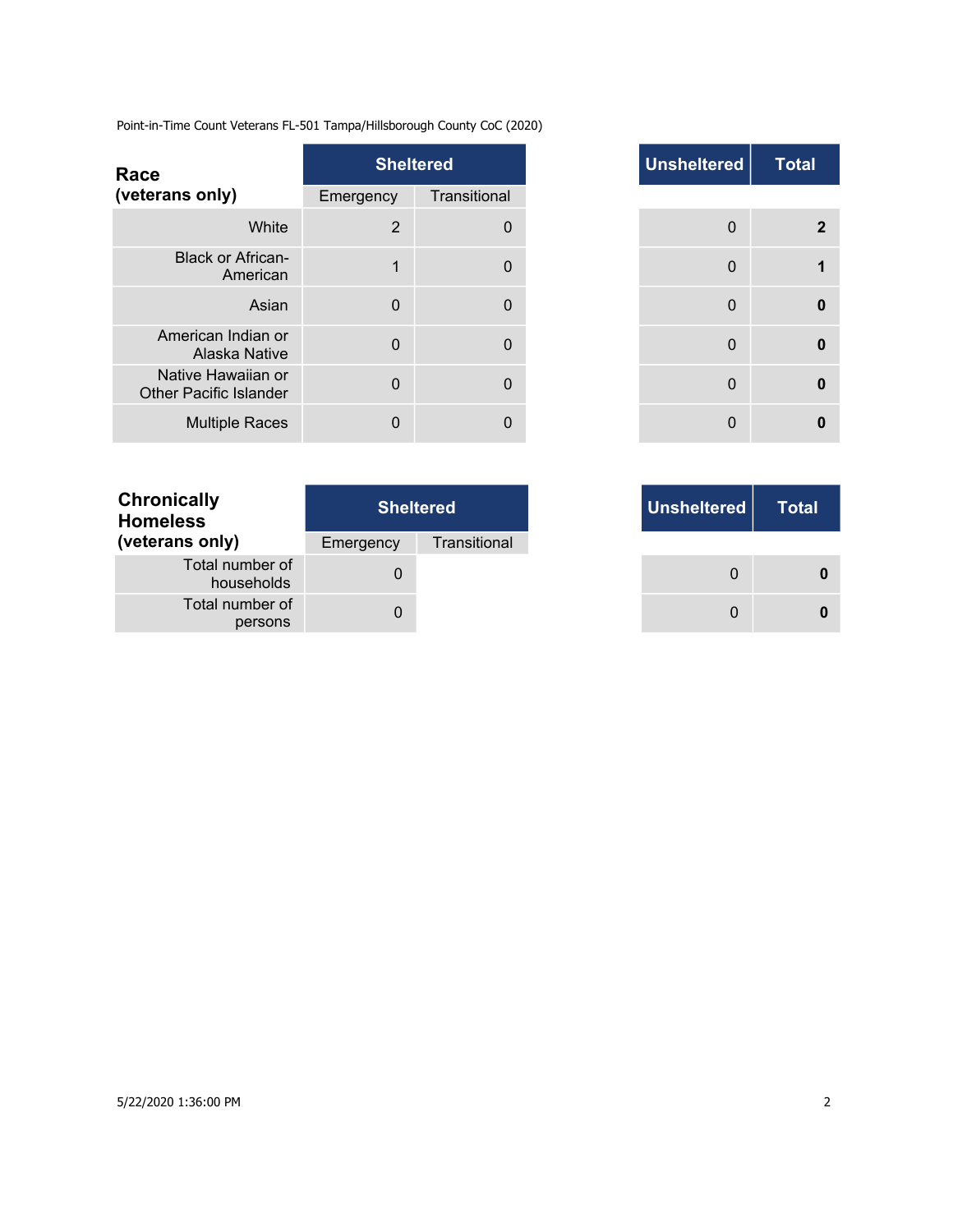## Inventory Count Date: 2/20/2020 Population: Sheltered and Unsheltered Count

#### **Persons in Households without Children**

|                                      | <b>Sheltered</b> |              | Unsheltered | <b>Total</b> |     |
|--------------------------------------|------------------|--------------|-------------|--------------|-----|
|                                      | Emergency        | Transitional | Safe Haven  |              |     |
| <b>Total Number of</b><br>Households | 56               | 42           | 12          | 47           | 157 |
| <b>Total Number of</b><br>Persons    | 56               | 42           | 12          | 48           | 158 |
| <b>Total Number of</b><br>Veterans   | 56               | 42           | 12          | 47           | 157 |

| <b>Gender</b>                                                         | <b>Sheltered</b> |              |             | <b>Unsheltered</b> | <b>Total</b> |
|-----------------------------------------------------------------------|------------------|--------------|-------------|--------------------|--------------|
| (veterans only)                                                       | Emergency        | Transitional | Safe Haven  |                    |              |
| Female                                                                | 3                | 8            | $\mathbf 0$ | 4                  | 15           |
| Male                                                                  | 53               | 34           | 12          | 43                 | 142          |
| Transgender                                                           | $\Omega$         | $\mathbf 0$  | $\mathbf 0$ | $\mathbf 0$        | $\bf{0}$     |
| Gender Non-<br>Conforming (i.e. not<br>exclusively male or<br>female) | $\Omega$         | $\mathbf 0$  | $\Omega$    | $\mathbf{0}$       | 0            |

| <b>Ethnicity</b>            | <b>Sheltered</b> |              |                | Unsheltered | <b>Total</b> |
|-----------------------------|------------------|--------------|----------------|-------------|--------------|
| (veterans only)             | Emergency        | Transitional | Safe Haven     |             |              |
| Non-Hispanic/Non-<br>Latino | 50               | 36           | 10             | 44          | 140          |
| Hispanic/Latino             | 6                | 6            | $\overline{2}$ | 3           | 17           |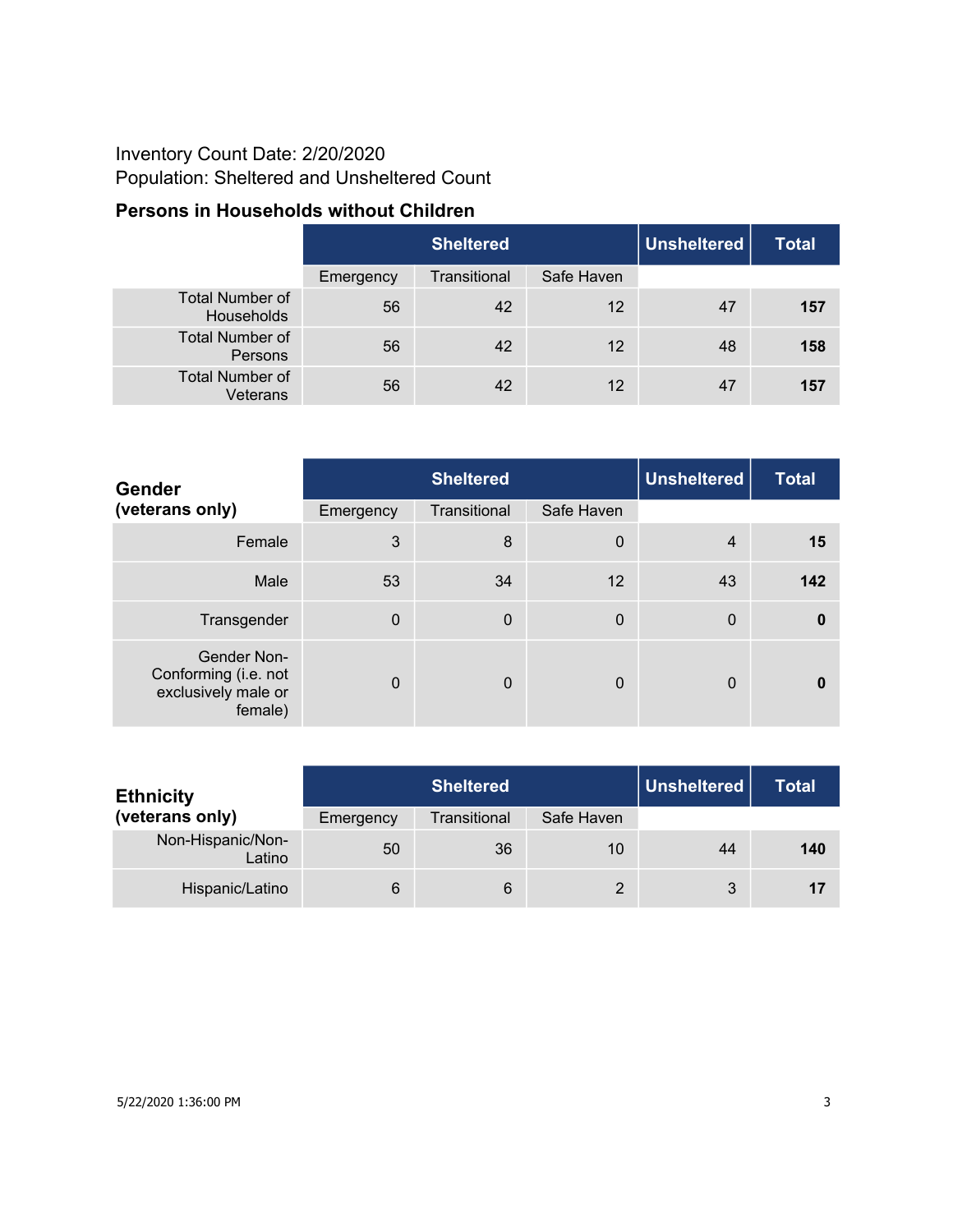Point-in-Time Count FL-501 Tampa/Hillsborough County CoC (2020)

| Race                                                |                | <b>Sheltered</b> |             |          | <b>Total</b> |
|-----------------------------------------------------|----------------|------------------|-------------|----------|--------------|
| (veterans only)                                     | Emergency      | Transitional     | Safe Haven  |          |              |
| White                                               | 30             | 23               | 7           | 26       | 86           |
| <b>Black or African-</b><br>American                | 24             | 18               | 5           | 18       | 65           |
| Asian                                               | $\mathbf{0}$   | $\mathbf 1$      | $\mathbf 0$ | $\Omega$ |              |
| American Indian or<br>Alaska Native                 | $\overline{2}$ | $\mathbf 0$      | $\mathbf 0$ | 3        | 5            |
| Native Hawaiian or<br><b>Other Pacific Islander</b> | $\Omega$       | $\Omega$         | 0           | $\Omega$ | $\Omega$     |
| <b>Multiple Races</b>                               | 0              | $\mathbf{0}$     | 0           | 0        |              |

| <b>Chronically</b><br><b>Homeless</b> |           | <b>Sheltered</b> |            | │ Unsheltered <u>│</u> | Total |
|---------------------------------------|-----------|------------------|------------|------------------------|-------|
| (veterans only)                       | Emergency | Transitional     | Safe Haven |                        |       |
| Total number of<br>persons            | 16        |                  |            | 21                     | 38    |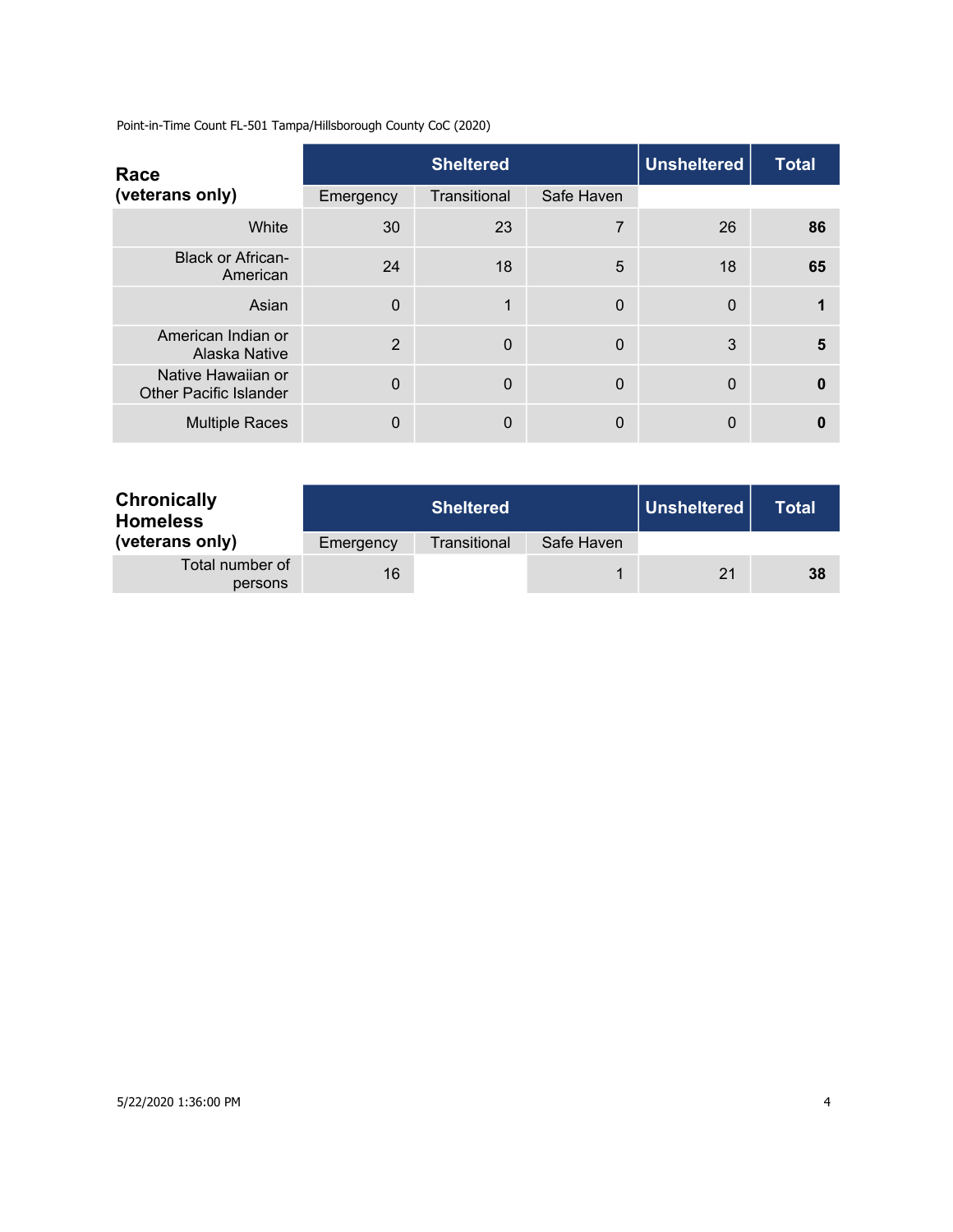# Point-in-Time Summary Veterans for FL-501 - Tampa/Hillsborough County CoC

#### Date of PIT Count: 2/20/2020

Population: Sheltered and Unsheltered Count

#### **Total Households and Persons**

|                                      |           | <b>Sheltered</b> |            | <b>Unsheltered</b> | <b>Total</b> |
|--------------------------------------|-----------|------------------|------------|--------------------|--------------|
|                                      | Emergency | Transitional     | Safe Haven |                    |              |
| <b>Total Number of</b><br>Households | 59        | 42               | 12         | 47                 | 160          |
| <b>Total Number of</b><br>Persons    | 67        | 42               | 12         | 48                 | 169          |
| <b>Total Number of</b><br>Veterans   | 59        | 42               | 12         | 47                 | 160          |

#### **Gender**

|                                 |           | <b>Sheltered</b> |            | Unsheltered | <b>Total</b> |
|---------------------------------|-----------|------------------|------------|-------------|--------------|
|                                 | Emergency | Transitional     | Safe Haven |             |              |
| Female                          | 5         | 8                | 0          | 4           | 17           |
| Male                            | 54        | 34               | 12         | 43          | 143          |
| Transgender<br>(male to female) | 0         | 0                | 0          | 0           | 0            |
| Transgender<br>(female to male) | 0         | $\Omega$         | 0          | 0           |              |

#### **Ethnicity**

|                             | <b>Sheltered</b> |              |            | Unsheltered | <b>Total</b> |
|-----------------------------|------------------|--------------|------------|-------------|--------------|
|                             | Emergency        | Transitional | Safe Haven |             |              |
| Non-Hispanic/Non-<br>Latino | 51               | 36           | 10         | 44          | 141          |
| Hispanic/Latino             | 8                | 6            | 2          | 3           | 19           |

#### **Race**

| <b>Sheltered</b> |              | Unsheltered   Total |  |  |
|------------------|--------------|---------------------|--|--|
| Emergency        | Transitional | Safe Haven          |  |  |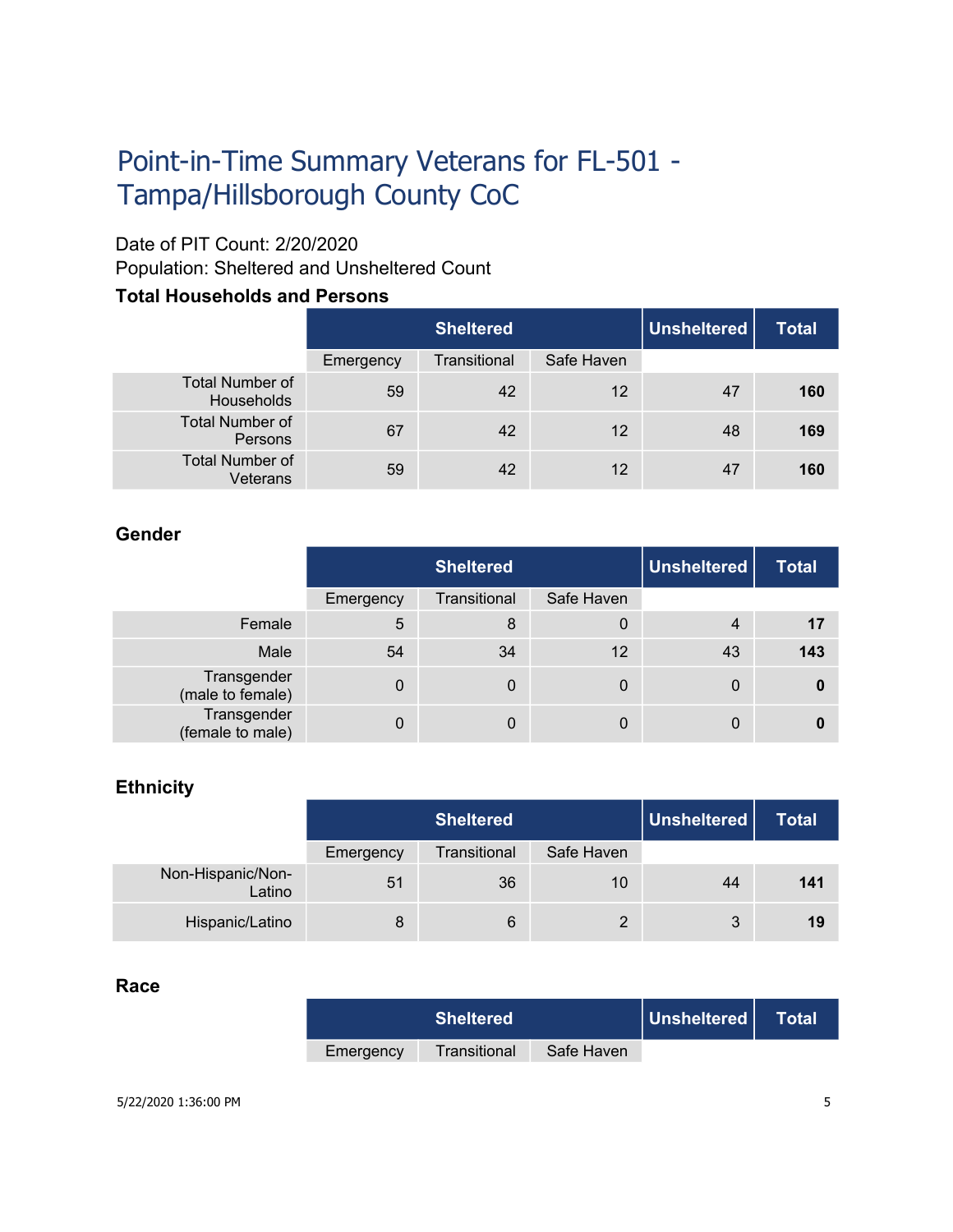#### Point In Time Summary for FL-501 - Tampa/Hillsborough County CoC

| White                                               | 32             | 23 |          | 26 | 88 |
|-----------------------------------------------------|----------------|----|----------|----|----|
| <b>Black or African-</b><br>American                | 25             | 18 | 5        | 18 | 66 |
| Asian                                               | 0              |    | $\Omega$ | 0  |    |
| American Indian or<br>Alaska Native                 | $\overline{2}$ | 0  | $\Omega$ | 3  | 5  |
| Native Hawaiian or<br><b>Other Pacific Islander</b> | $\Omega$       | 0  | $\Omega$ | 0  |    |
| <b>Multiple Races</b>                               |                | 0  |          | 0  |    |

| <b>Chronically</b><br><b>Homeless</b> |           | <b>Sheltered</b> |            | Unsheltered | <b>Total</b> |
|---------------------------------------|-----------|------------------|------------|-------------|--------------|
|                                       | Emergency | Transitional     | Safe Haven |             |              |
| Total number of<br>persons            | 16        |                  |            | 21          | 38           |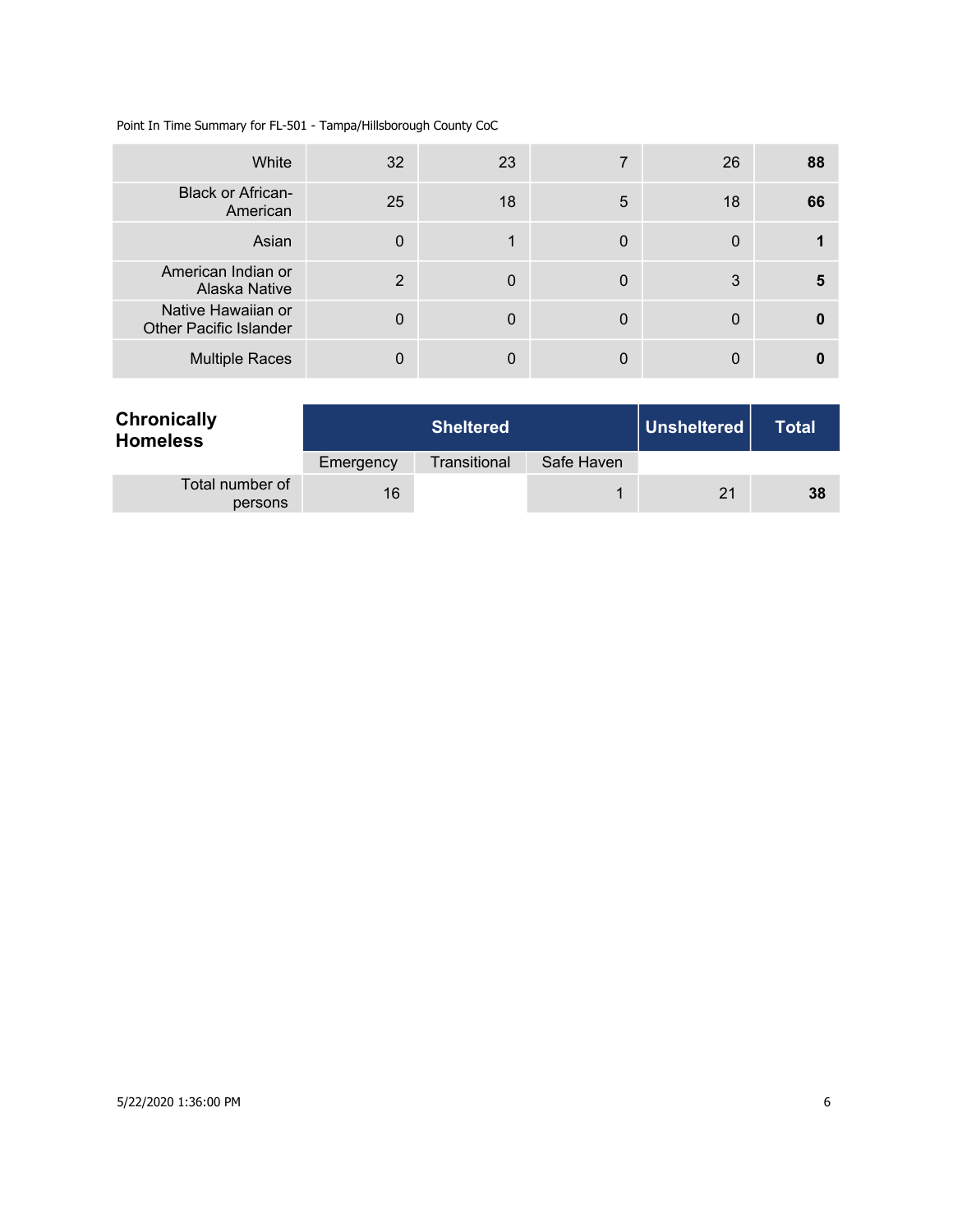## Inventory Count Date: 2/20/2020 Population: Sheltered and Unsheltered Count

## **Unaccompanied Youth Households**

|                                                             | <b>Sheltered</b> |                |            | <b>Unsheltered</b> | <b>Total</b> |
|-------------------------------------------------------------|------------------|----------------|------------|--------------------|--------------|
|                                                             | Emergency        | Transitional   | Safe Haven |                    |              |
| <b>Total Number of</b><br>unaccompanied youth<br>households |                  | 5              | 0          | 19                 | 31           |
| Total number of<br>unaccompanied youth                      | 7                | $5\phantom{1}$ | $\bf{0}$   | 19                 | 31           |
| Number of<br>unaccompanied<br>children (under age 18)       | $\Omega$         | 0              | $\Omega$   |                    |              |
| Number of<br>unaccompanied young<br>adults (age 18 to 24)   | 7                | 5              | $\Omega$   | 18                 | 30           |

| Gender                                                                       | <b>Sheltered</b> |                  |             | <b>Unsheltered</b> | <b>Total</b> |
|------------------------------------------------------------------------------|------------------|------------------|-------------|--------------------|--------------|
| (unaccompanied<br>youth)                                                     | Emergency        | Transitional     | Safe Haven  |                    |              |
| Female                                                                       | $\overline{7}$   | 3                | $\Omega$    | 5                  | 15           |
| Male                                                                         | $\Omega$         | $\overline{2}$   | $\Omega$    | 14                 | 16           |
| Transgender                                                                  | $\Omega$         | $\Omega$         | $\Omega$    | $\Omega$           | $\mathbf{0}$ |
| <b>Gender Non-</b><br>Conforming (i.e. not<br>exclusively male or<br>female) | $\overline{0}$   | $\Omega$         | $\Omega$    | $\Omega$           | $\mathbf{0}$ |
| <b>Ethnicity</b>                                                             |                  | <b>Sheltered</b> |             | <b>Unsheltered</b> | <b>Total</b> |
| (unaccompanied<br>youth)                                                     | Emergency        | Transitional     | Safe Haven  |                    |              |
| Non-Hispanic/Non-<br>Latino                                                  | $\overline{7}$   | 5                | $\mathbf 0$ | 13                 | 25           |
| Hispanic/Latino                                                              | 0                | $\mathbf 0$      | $\mathbf 0$ | 6                  | 6            |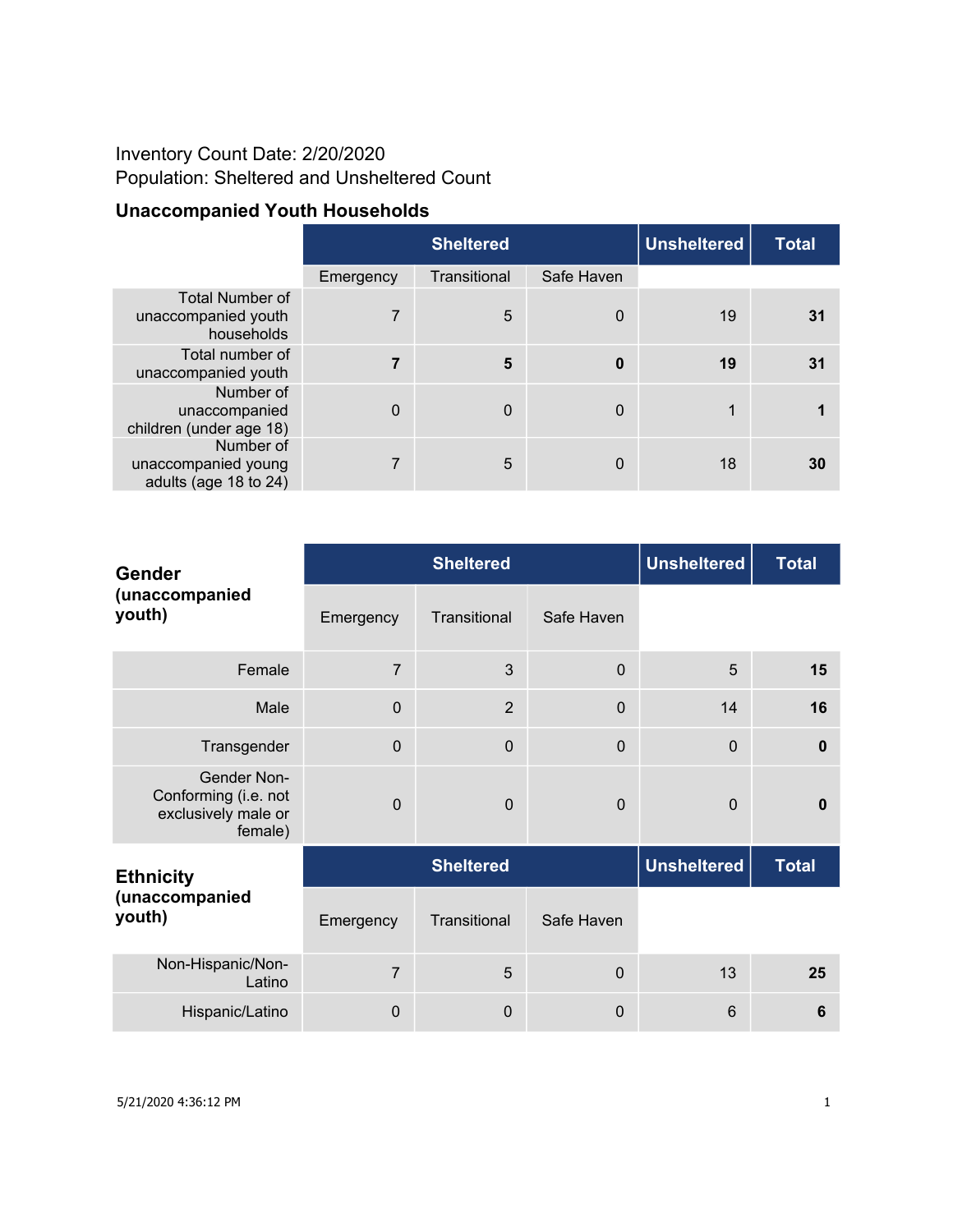Point-in-Time Count FL-501 Tampa/Hillsborough County CoC (2020)

| Race                                                |                | <b>Sheltered</b> |              | <b>Unsheltered</b> | <b>Total</b> |
|-----------------------------------------------------|----------------|------------------|--------------|--------------------|--------------|
| (unaccompanied<br>youth)                            | Emergency      | Transitional     | Safe Haven   |                    |              |
| White                                               |                | $\overline{2}$   | $\mathbf 0$  | 6                  | 9            |
| <b>Black or African-</b><br>American                | $\overline{5}$ | 3                | $\mathbf{0}$ | 13                 | 21           |
| Asian                                               | $\mathbf{0}$   | $\mathbf{0}$     | 0            | $\mathbf{0}$       | $\mathbf{0}$ |
| American Indian or<br>Alaska Native                 | $\mathbf{0}$   | $\mathbf 0$      | $\mathbf 0$  | $\mathbf 0$        | $\mathbf{0}$ |
| Native Hawaiian or<br><b>Other Pacific Islander</b> | $\Omega$       | $\overline{0}$   | $\mathbf{0}$ | $\overline{0}$     | $\mathbf{0}$ |
| <b>Multiple Races</b>                               |                | 0                | 0            | 0                  |              |

| <b>Chronically</b><br><b>Homeless</b> |           | <b>Sheltered</b> |               | Unsheltered | Total |
|---------------------------------------|-----------|------------------|---------------|-------------|-------|
| (unaccompanied<br>youth)              | Emergency | Transitional     | Safe<br>Haven |             |       |
| Total number of persons               | 0         |                  |               |             |       |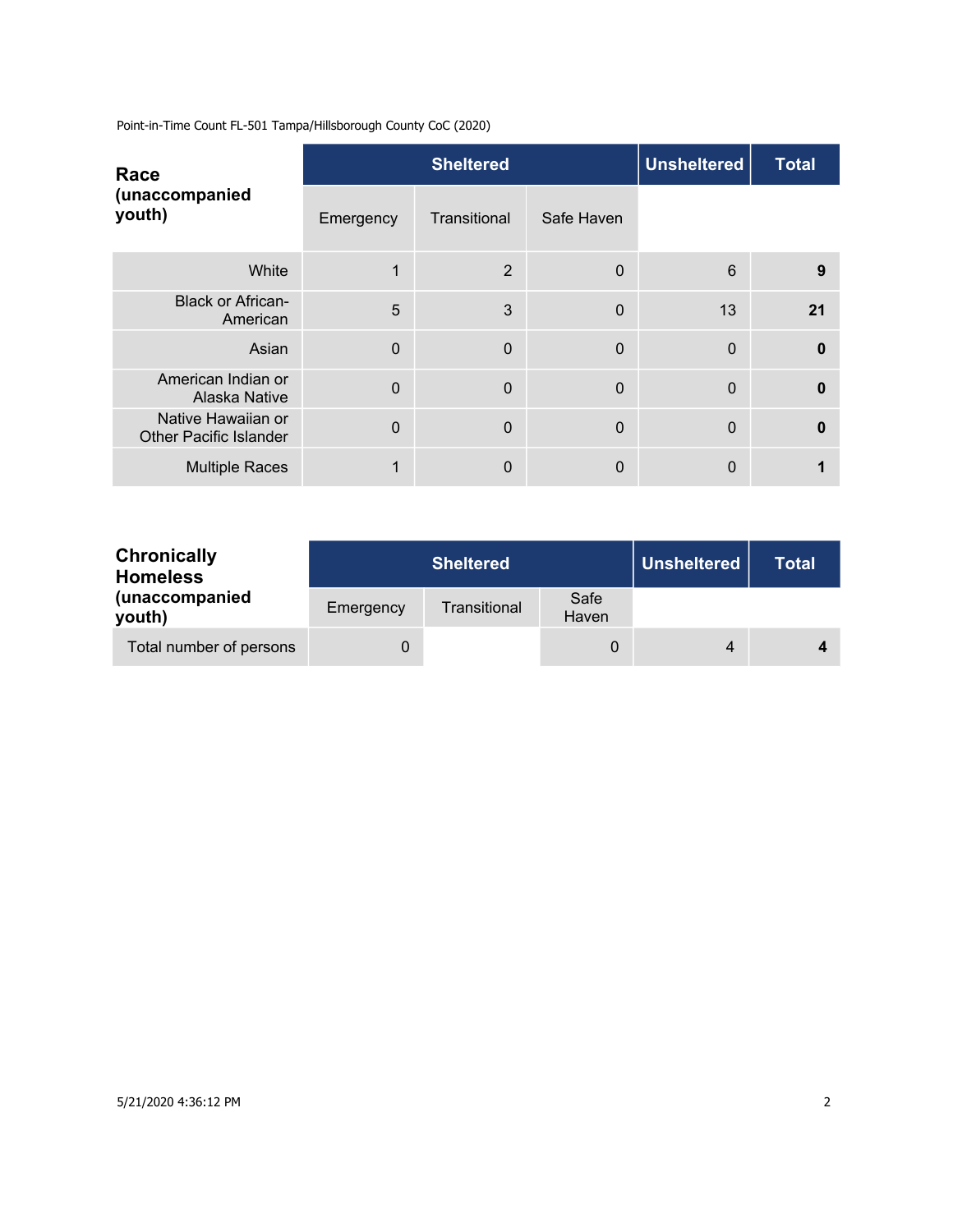## **Parenting Youth Households** Inventory Count Date: 2/20/2020 Population: Sheltered and Unsheltered Count

## **Sheltered Unsheltered Total** Emergency Transitional Total number of parenting youth households Total number of persons in

| 10          | 1              | $\boldsymbol{0}$ | 11           |
|-------------|----------------|------------------|--------------|
| 24          | $\overline{2}$ | $\bf{0}$         | 26           |
| 11          | 1              | $\boldsymbol{0}$ | 12           |
| 13          | 1              | $\mathbf 0$      | 14           |
| $\mathbf 0$ | 0              | $\mathbf 0$      | $\bf{0}$     |
| $\Omega$    | 0              | $\mathbf 0$      | $\mathbf{0}$ |
| 11          | 1              | $\mathbf 0$      | 12           |
| 13          | 1              | $\mathbf 0$      | 14           |
|             |                |                  |              |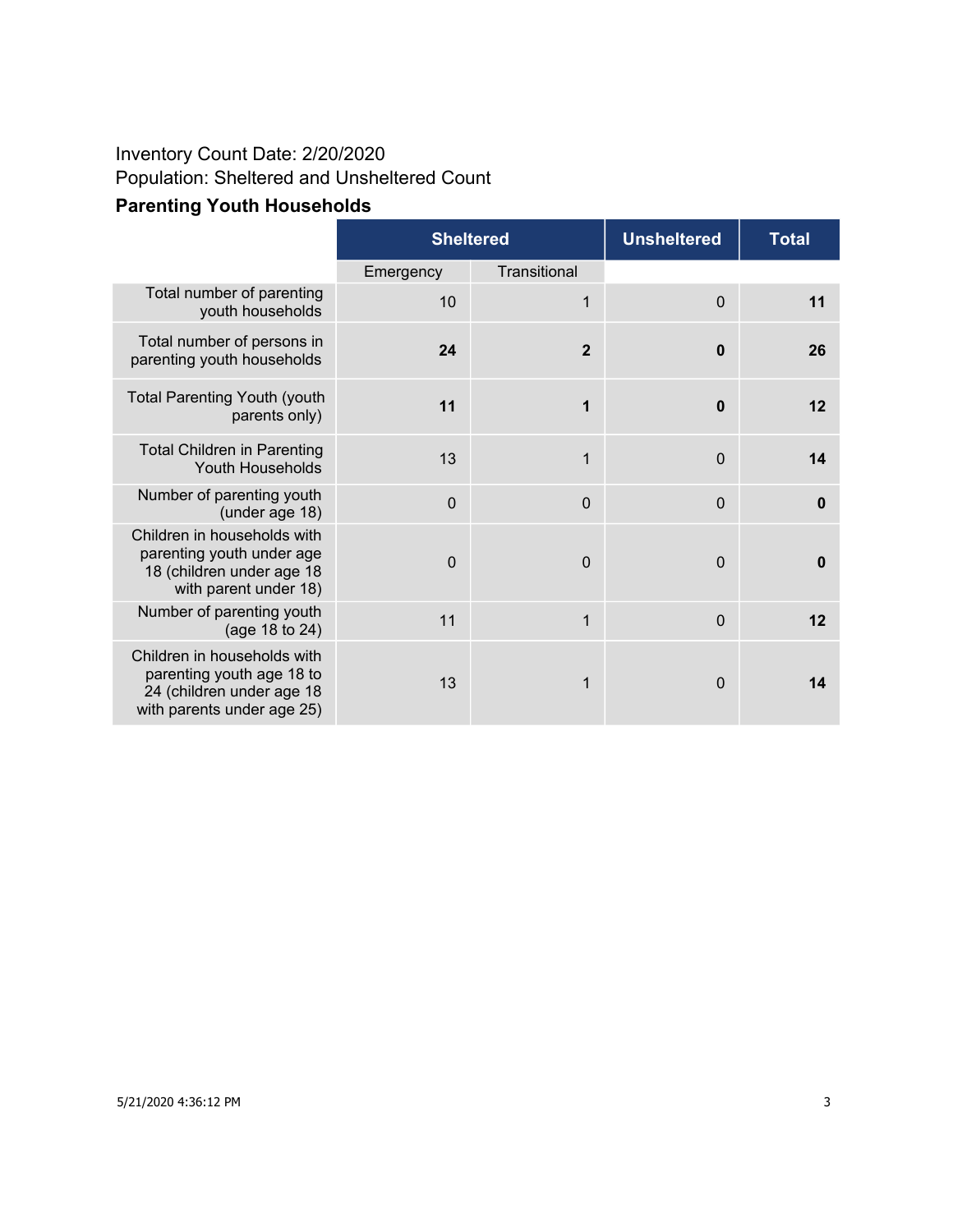Point-in-Time Count FL-501 Tampa/Hillsborough County CoC (2020)

| <b>Gender</b>                                                            | <b>Sheltered</b> |              | <b>Unsheltered</b> | <b>Total</b> |
|--------------------------------------------------------------------------|------------------|--------------|--------------------|--------------|
| (parenting youth)                                                        | Emergency        | Transitional |                    |              |
| Female                                                                   | 10               | 1            | $\mathbf 0$        | 11           |
| Male                                                                     | $\mathbf 1$      | $\mathbf 0$  | $\mathbf 0$        |              |
| Transgender                                                              | $\Omega$         | $\mathbf 0$  | $\mathbf 0$        | $\bf{0}$     |
| <b>Gender Non-Conforming</b><br>(i.e. not exclusively male or<br>female) | $\mathbf 0$      | $\mathbf 0$  | 0                  | 0            |

| <b>Ethnicity</b>        | Sheltered |              | <b>Unsheltered</b> | <b>Total</b> |
|-------------------------|-----------|--------------|--------------------|--------------|
| (parenting youth)       | Emergency | Transitional |                    |              |
| Non-Hispanic/Non-Latino | 11        | 1            | 0                  | 12           |
| Hispanic/Latino         | 0         | 0            | 0                  | 0            |

| Race                                         |           | <b>Sheltered</b> | <b>Unsheltered</b> | <b>Total</b> |
|----------------------------------------------|-----------|------------------|--------------------|--------------|
| (parenting youth)                            | Emergency | Transitional     |                    |              |
| White                                        | 1         | $\mathbf 0$      | 0                  |              |
| <b>Black or African-American</b>             | 10        | 1                | $\overline{0}$     | 11           |
| Asian                                        | $\Omega$  | $\Omega$         | $\mathbf 0$        | $\Omega$     |
| American Indian or Alaska<br><b>Native</b>   | $\Omega$  | $\Omega$         | $\mathbf 0$        | $\bf{0}$     |
| Native Hawaiian or Other<br>Pacific Islander | $\Omega$  | $\Omega$         | $\mathbf 0$        | $\bf{0}$     |
| <b>Multiple Races</b>                        | $\Omega$  | 0                | 0                  |              |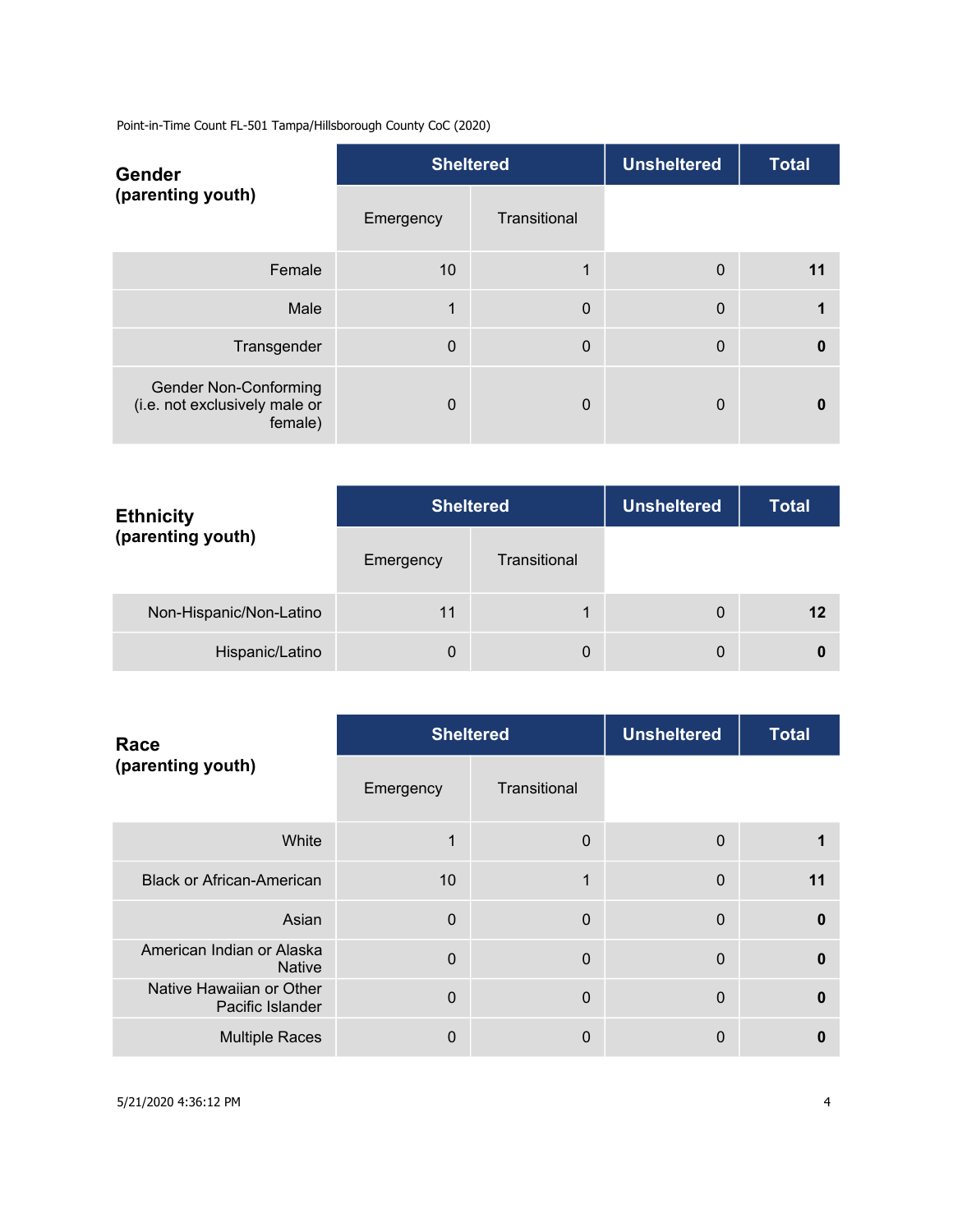Point-in-Time Count FL-501 Tampa/Hillsborough County CoC (2020)

| <b>Chronically Homeless</b> |           | <b>Sheltered</b> | <b>Unsheltered</b> | Total |
|-----------------------------|-----------|------------------|--------------------|-------|
| (parenting youth)           | Emergency | Transitional     |                    |       |
| Total number of households  |           |                  | 0                  |       |
| Total number of persons     |           |                  | 0                  |       |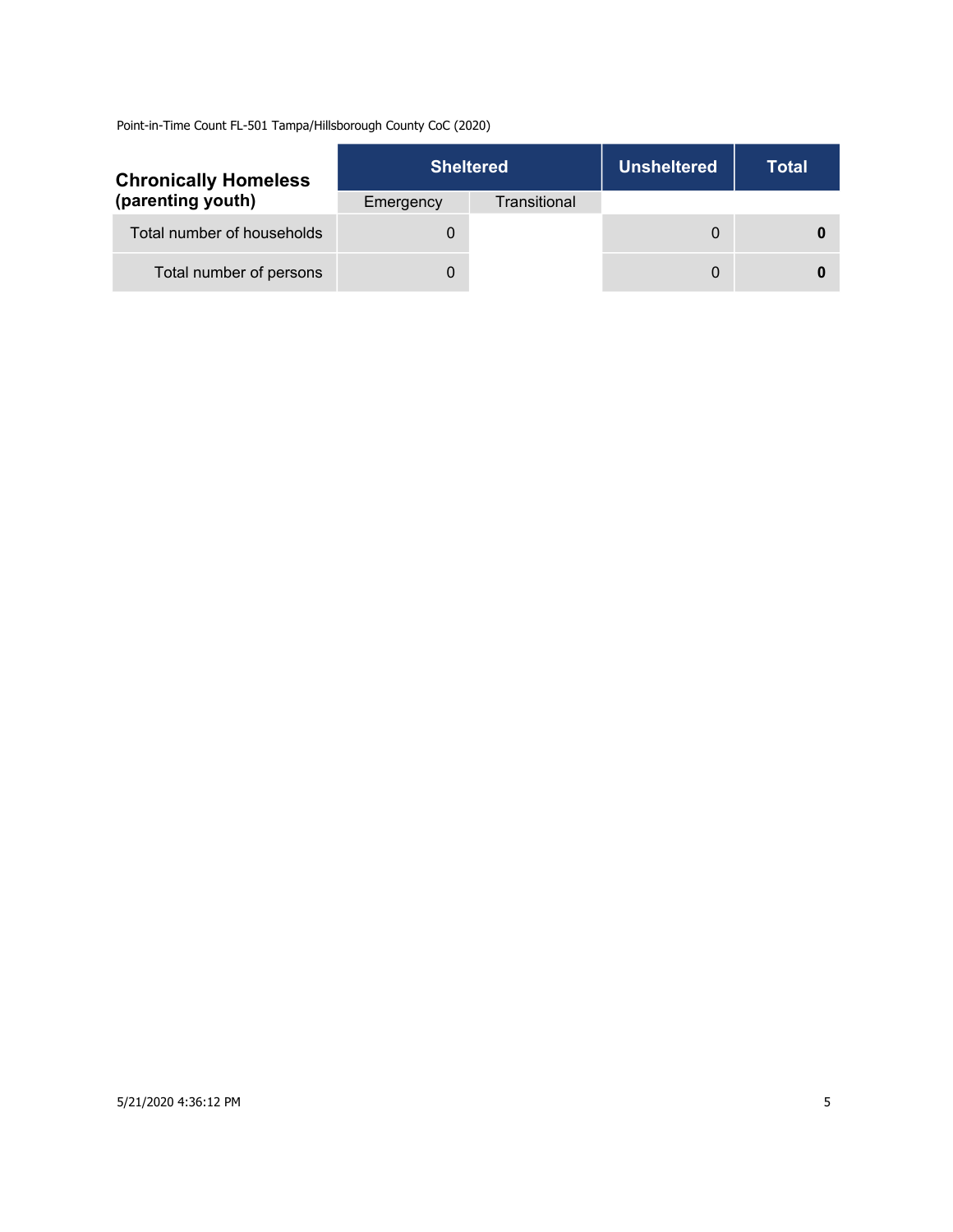# Additional Homeless Populations Summary for FL-501 - Tampa/Hillsborough County CoC

Date of PIT Count: 2/20/2020

Population: Sheltered and Unsheltered Count

#### **Other Homeless Subpopulations**

|                                                |           | <b>Sheltered</b> |               | <b>Unsheltere</b><br>d | <b>Total</b> |
|------------------------------------------------|-----------|------------------|---------------|------------------------|--------------|
|                                                | Emergency | Transitional     | Safe<br>Haven |                        |              |
| Adults with a Serious<br><b>Mental Illness</b> | 145       | 33               | 5             | 125                    | 308          |
| <b>Adults with a Substance</b><br>Use Disorder | 108       | 24               | 5             | 25                     | 162          |
| Adults with HIV/AIDS                           | 6         | 5                | $\Omega$      | 5                      | 16           |
| <b>Adult Survivors of</b><br>Domestic Violence | 48        | 8                | $\Omega$      | 19                     | 75           |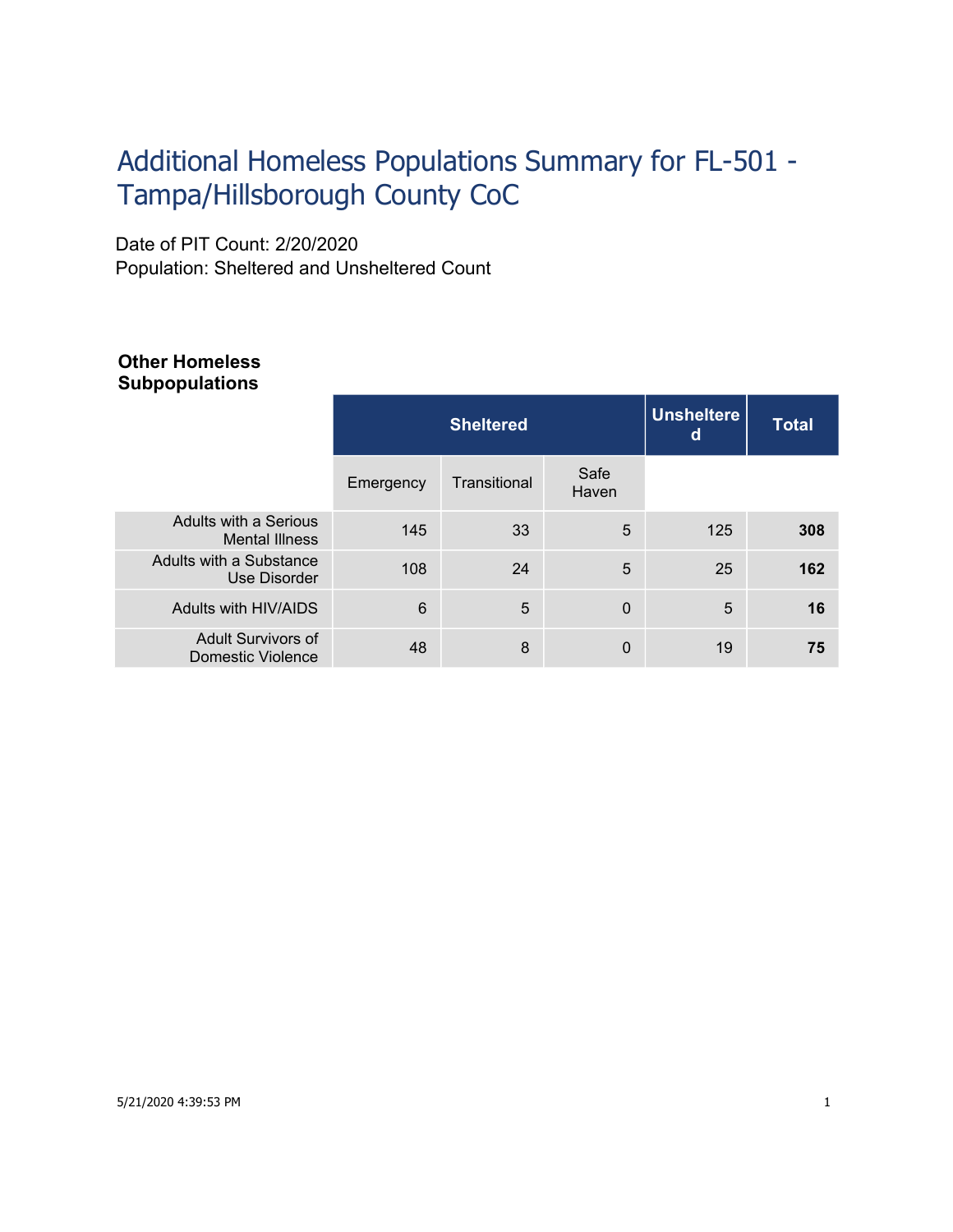Point In Time Summary for FL-501 - Tampa/Hillsborough County CoC